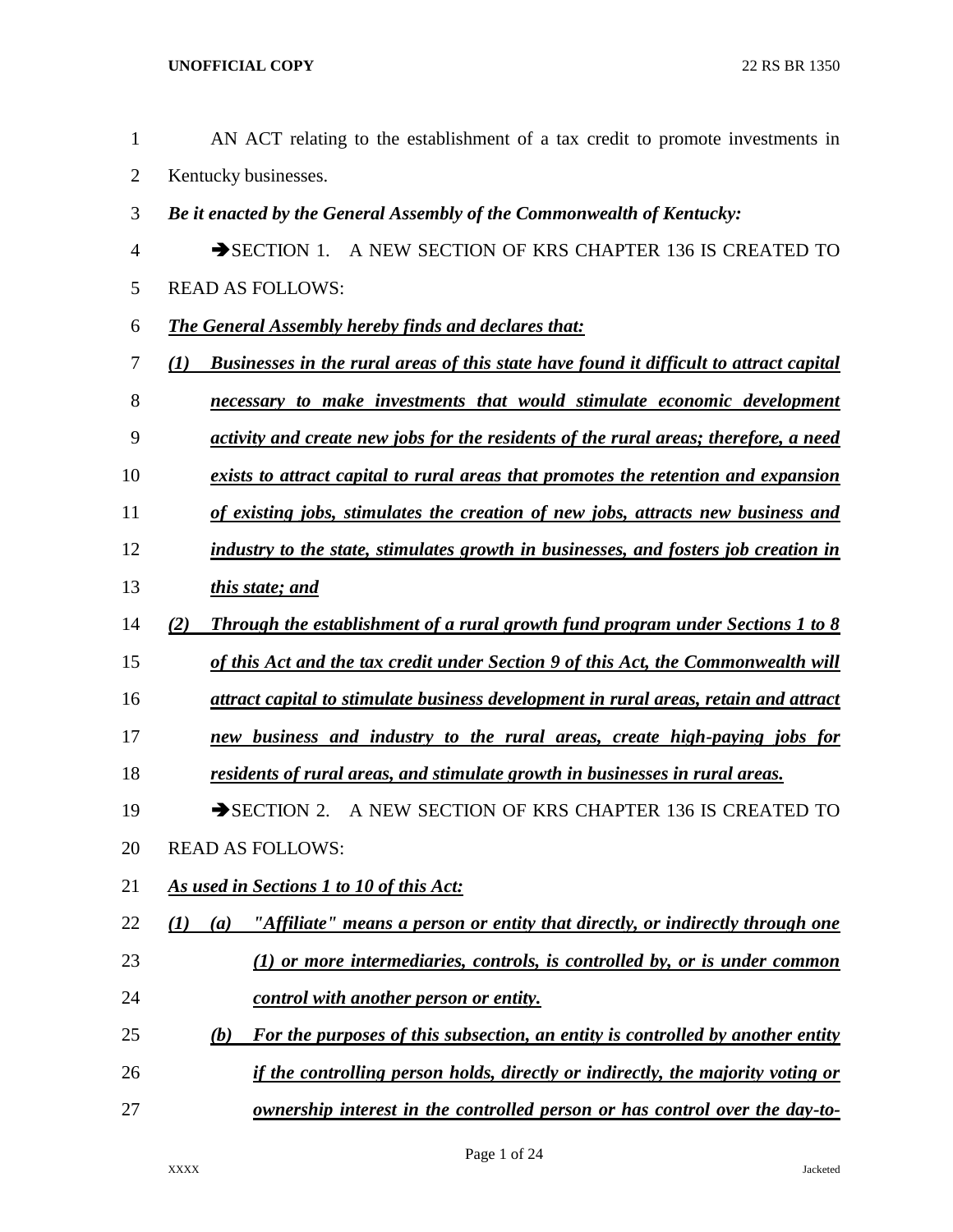| $\mathbf{1}$ | day operations of the controlled person by contract or by law;                                   |
|--------------|--------------------------------------------------------------------------------------------------|
| 2            | "Closing date" means the date on which a growth fund has collected all of the<br>(2)             |
| 3            | <u>amounts specified by subsection (8)(a) of Section 3 of this Act;</u>                          |
| 4            | "Department" means the Department of Revenue;<br>(3)                                             |
| 5            | "Growth business" means a business that, at the time of the initial investment in<br>(4)         |
| 6            | <u>the company by a growth fund:</u>                                                             |
| 7            | <b>Has fewer than two hundred fifty (250) employees;</b><br>(a)<br>1.                            |
| 8            | 2.<br>Has its principal business operations in one (1) or more growth zones                      |
| 9            | in this state; and                                                                               |
| 10           | 3.<br>Is engaged in the industries described in North American<br>a.                             |
| 11           | Industry Classification System codes 11, 21, 22, 23, 31-33, 48-49,                               |
| 12           | 54, or 62; or                                                                                    |
| 13           | If not engaged in those industries, the department determines<br>b.                              |
| 14           | that the industry within which the business is engaged will be                                   |
| 15           | <u>beneficial to the growth zone and the economic growth of this</u>                             |
| 16           | state; or                                                                                        |
| 17           | (b)<br>Is located in one (1) or more counties in west Kentucky named in the                      |
| 18           | Presidential Declaration of Emergency related to the storms in December                          |
| 19           | 2021;                                                                                            |
| 20           | "Growth fund" means an entity that:<br>(5)                                                       |
| 21           | Has applied to the department and received an application determination<br>(a)                   |
| 22           | granting the application under subsection (2) of Section 3 of this Act; and                      |
| 23           | Is licensed, or is an affiliate of an entity that is licensed, as a rural business<br><u>(b)</u> |
| 24           | investment company under 7 U.S.C. sec. 2009cc-3 or as a small business                           |
| 25           | investment company under 15 U.S.C. sec. 681, provided that an affiliate of                       |
| 26           | the entity used to meet this requirement has been an affiliate of the entity                     |
| 27           | for at least four (4) years, and that the entity or affiliate of the entity have at              |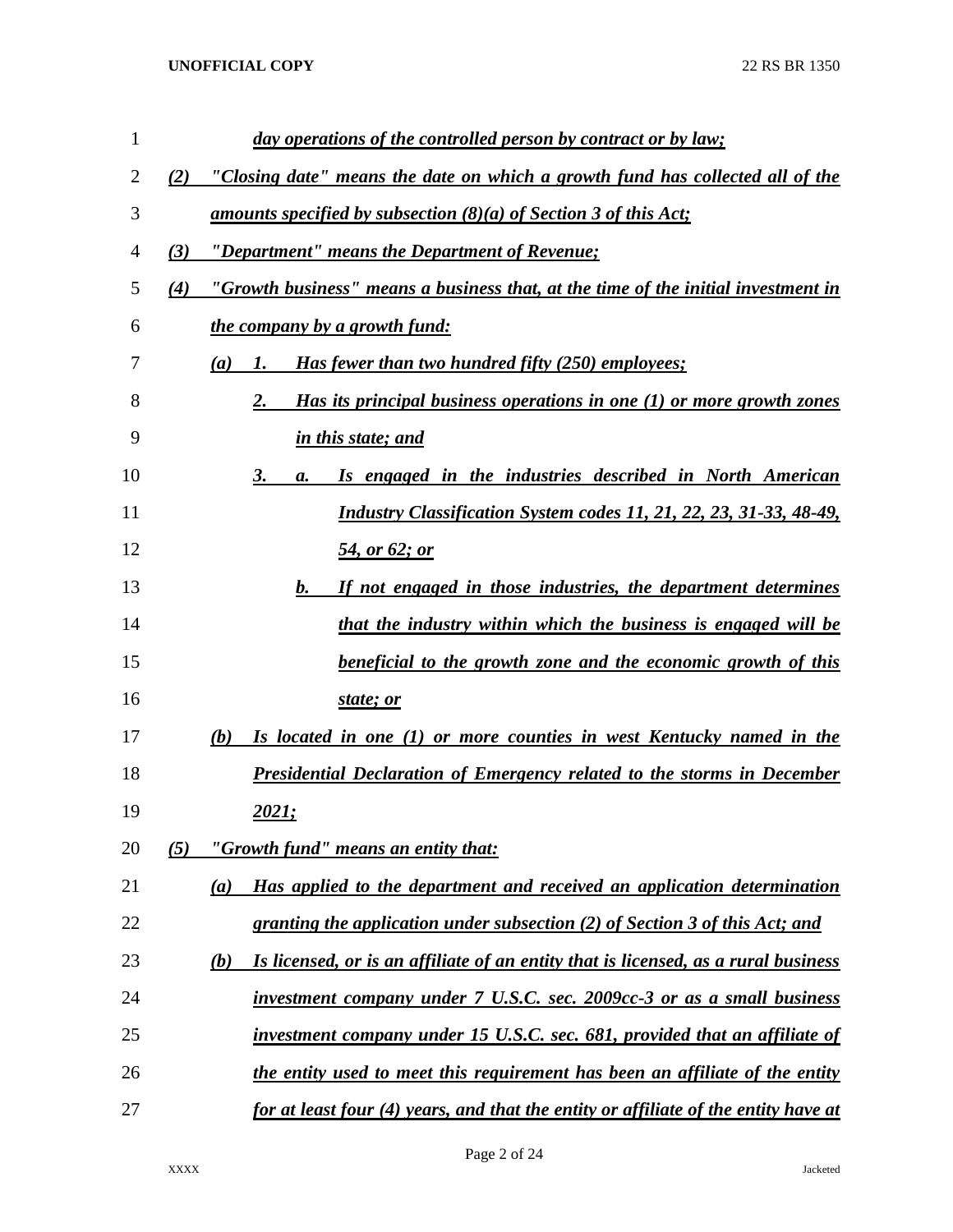|            | least one (1) principal who is, or has been for at least four (4) years, an       |
|------------|-----------------------------------------------------------------------------------|
|            | <i>employee or officer of the entity or its affiliates;</i>                       |
| (6)<br>(a) | "Growth investment" means any capital or equity investment in a growth            |
|            | business or any loan to a growth business with a stated maturity at least one     |
|            | (1) year after the date of issuance. A secured loan or the provision of a         |
|            | revolving line of credit to a rural business concern shall only qualify as a      |
|            | <u>rural growth investment if the rural growth fund obtains an affidavit from</u> |
|            | an officer of the rural business concern attesting that the rural business        |
|            | <u>concern applied for and was denied similar financing from a commercial</u>     |
|            | bank prior to the date of issuance of the secured loan or revolving line of       |
|            | credit.                                                                           |
| (b)        | "Growth investment" excludes any amount of any investment or loan                 |
|            | <u>which is also designated as an investment under:</u>                           |
|            | <b>The Kentucky New Markets Development Program, under KRS</b><br>1.              |
|            | 141.432 to 141.434;                                                               |
|            | 2.<br>The Kentucky Angel Investment Act, under KRS 154.20-230 to                  |
|            | <u>154.20-240; or</u>                                                             |
|            | 3.<br><b>The Kentucky Investment Fund Act, under KRS 154.20-250 to 154.20-</b>    |
|            | 284;                                                                              |
| (7)        | "Growth zone" means the following geographic areas within this state:             |
| (a)        | A rural county;                                                                   |
| (b)        | An underemployment zone; or                                                       |
| (c)        | An opportunity zone;                                                              |
| (8)        | "High wage" means a wage that is at least one hundred percent (100%) of the       |
|            | county average as calculated by the United States Department of Labor, Bureau     |
|            | of Labor Statistics;                                                              |
| (9)        | "Initial investment authority" means the amount stated on the notice issued       |
|            |                                                                                   |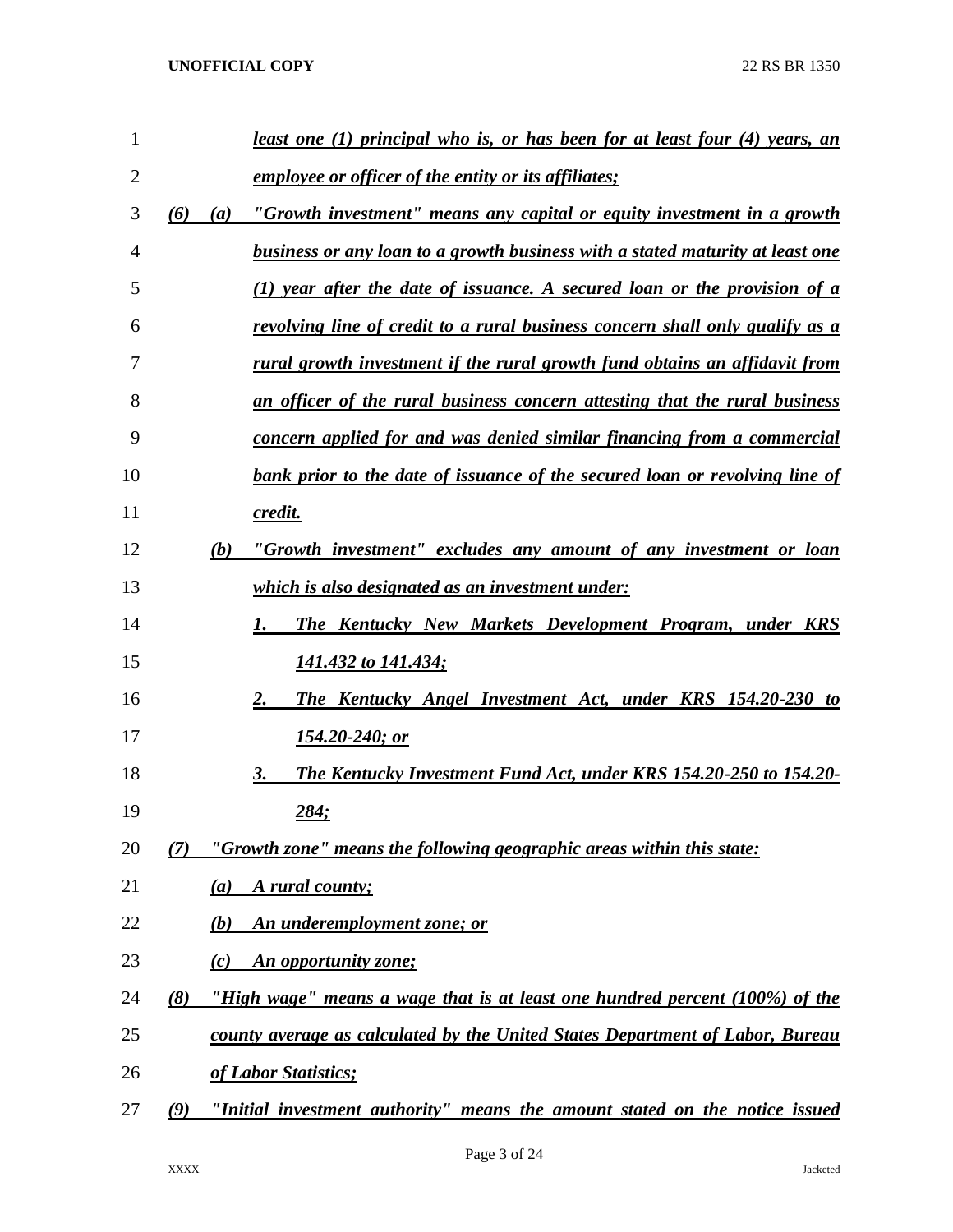| 1              | under subsection (7) of Section 3 of this Act certifying the growth fund, sixty        |
|----------------|----------------------------------------------------------------------------------------|
| $\overline{2}$ | percent (60%) of which shall be composed of an amount equal to the authorized          |
| 3              | <i>investor contributions;</i>                                                         |
| 4              | "Investor contribution" means an investment of cash in a growth fund by an<br>(10)     |
| 5              | entity with a state premium tax liability that shall:                                  |
| 6              | <b>Equal the amount specified in the department's approval of a growth fund</b><br>(a) |
| 7              | related to the entity under subsection $(7)(b)$ of Section 3 of this Act; and          |
| 8              | Purchase an equity interest in the growth fund or purchase, at par value or<br>(b)     |
| 9              | premium, a debt instrument that has a maturity date at least five (5) years            |
| 10             | from the closing date;                                                                 |
| 11             | "Jobs retained" means the number of employment positions at a growth business<br>(11)  |
| 12             | paying a high wage and requiring at least thirty-five (35) hours of work each          |
| 13             | week, or any other period of time generally accepted by custom, industry, or           |
| 14             | practice as full-time employment, that existed before the initial growth investment    |
| 15             | and for which the growth business's chief executive officer or similar officer         |
| 16             | certifies that the employment position would have been eliminated but for the          |
| 17             | initial growth investment. The retained jobs of a growth business shall be             |
| 18             | calculated each year based on the monthly average of high wage employment              |
| 19             | positions. The reported number of retained jobs may not exceed the number              |
| 20             | reported on the initial report under subsection $(1)$ of Section 8 of this Act;        |
| 21             | "New annual jobs" means the difference between:<br>(12)                                |
| 22             | The monthly average of employment positions at a growth business<br>1.<br>(a)          |
| 23             | paying a high wage and requiring at least thirty-five (35) hours of                    |
| 24             | work each week for the preceding calendar year, or any other period                    |
| 25             | of time generally accepted by custom, industry, or practice as full-time               |
| 26             | <u>employment; or</u>                                                                  |
| 27             | If the preceding calendar year contains the initial growth investment,<br>2.           |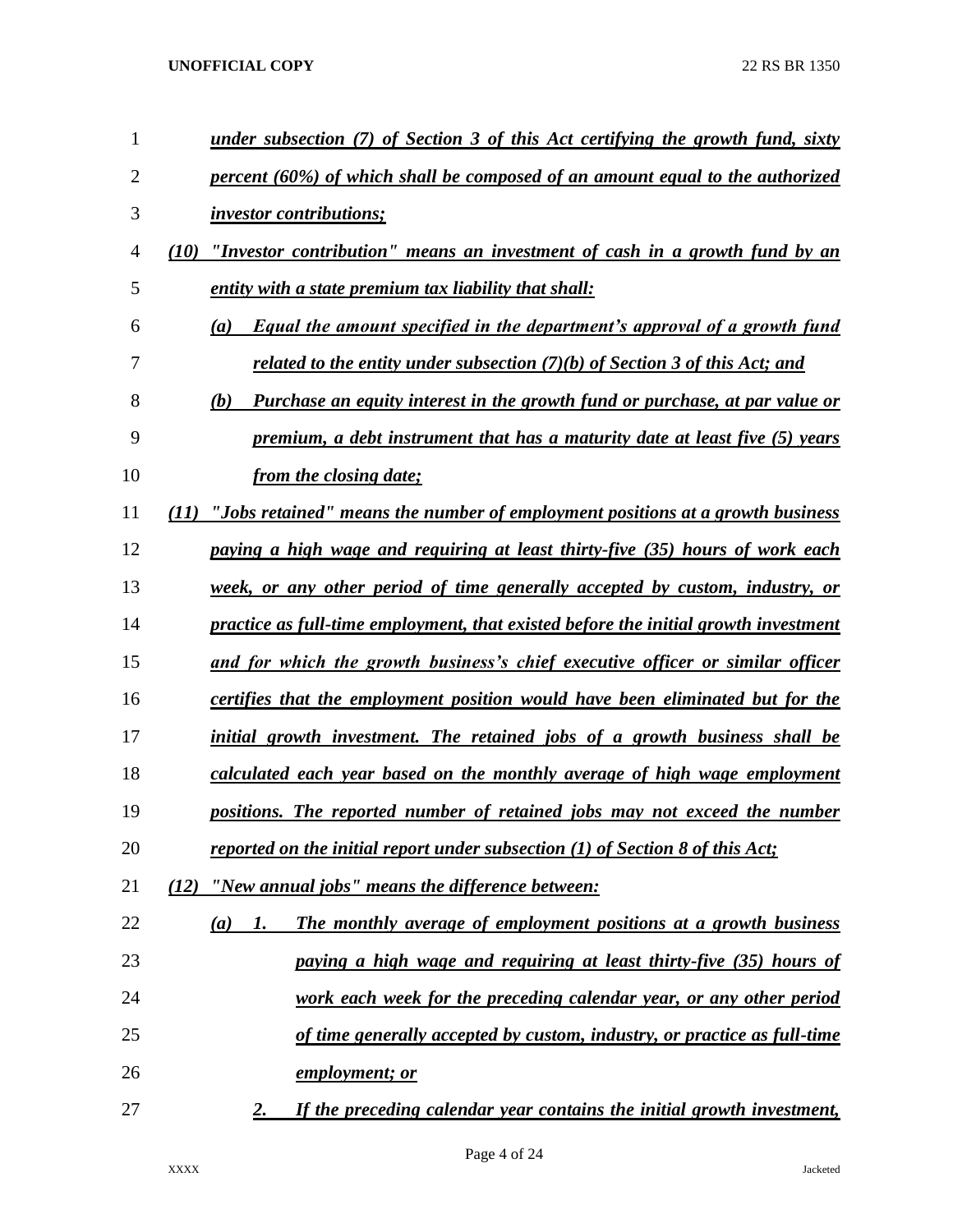| 1  | the monthly average of employment positions at a growth business                           |
|----|--------------------------------------------------------------------------------------------|
| 2  | paying a high wage and requiring at least thirty-five (35) hours of                        |
| 3  | <u>work each week, or any other period of time generally accepted by</u>                   |
| 4  | custom, industry, or practice as full-time employment, for the months                      |
| 5  | including and after the initial growth investment and before the end of                    |
| 6  | the preceding calendar year; and                                                           |
| 7  | The number of full-time high wage employment positions at the growth<br>(b)                |
| 8  | business on the date of the initial growth investment.                                     |
| 9  | If, however, the amount calculated in paragraph (a)1. of this subsection is less           |
| 10 | than zero, the new annual jobs amount is equal to zero;                                    |
| 11 | (13) "Opportunity zone" means a qualified opportunity zone as defined by 26 U.S.C.         |
| 12 | sec. 1400Z-1;                                                                              |
| 13 | "Principal business operations" means the location where:<br>(14)                          |
| 14 | At least sixty percent (60%) of a business entity's employees work; or<br>$\left(a\right)$ |
| 15 | At least sixty percent (60%) of the business entity's payroll works.<br>(b)                |
| 16 | A business that has agreed to relocate employees using the proceeds of a growth            |
| 17 | investment to establish its principal business operations in a new location shall be       |
| 18 | deemed to have its principal business operations in this new location if it satisfies      |
| 19 | those requirements no later than one hundred eighty (180) days after receiving             |
| 20 | the growth investment;                                                                     |
| 21 | "Rural county" means all Kentucky counties with a population of less than fifty<br>(15)    |
| 22 | thousand (50,000) based upon the most recent federal decennial census. The                 |
| 23 | <i>department shall publish a list of rural counties;</i>                                  |
| 24 | "State premium tax liability" means any liability incurred by any entity under<br>(16)     |
| 25 | KRS 136.320, 136.330, 136.340, 136.350, 136.370, 136.390, or 304.3-270; and                |
| 26 | "Underemployment zone" means a county with a labor force participation rate,<br>(17)       |
| 27 | as calculated by the United States Department of Labor, Bureau of Labor                    |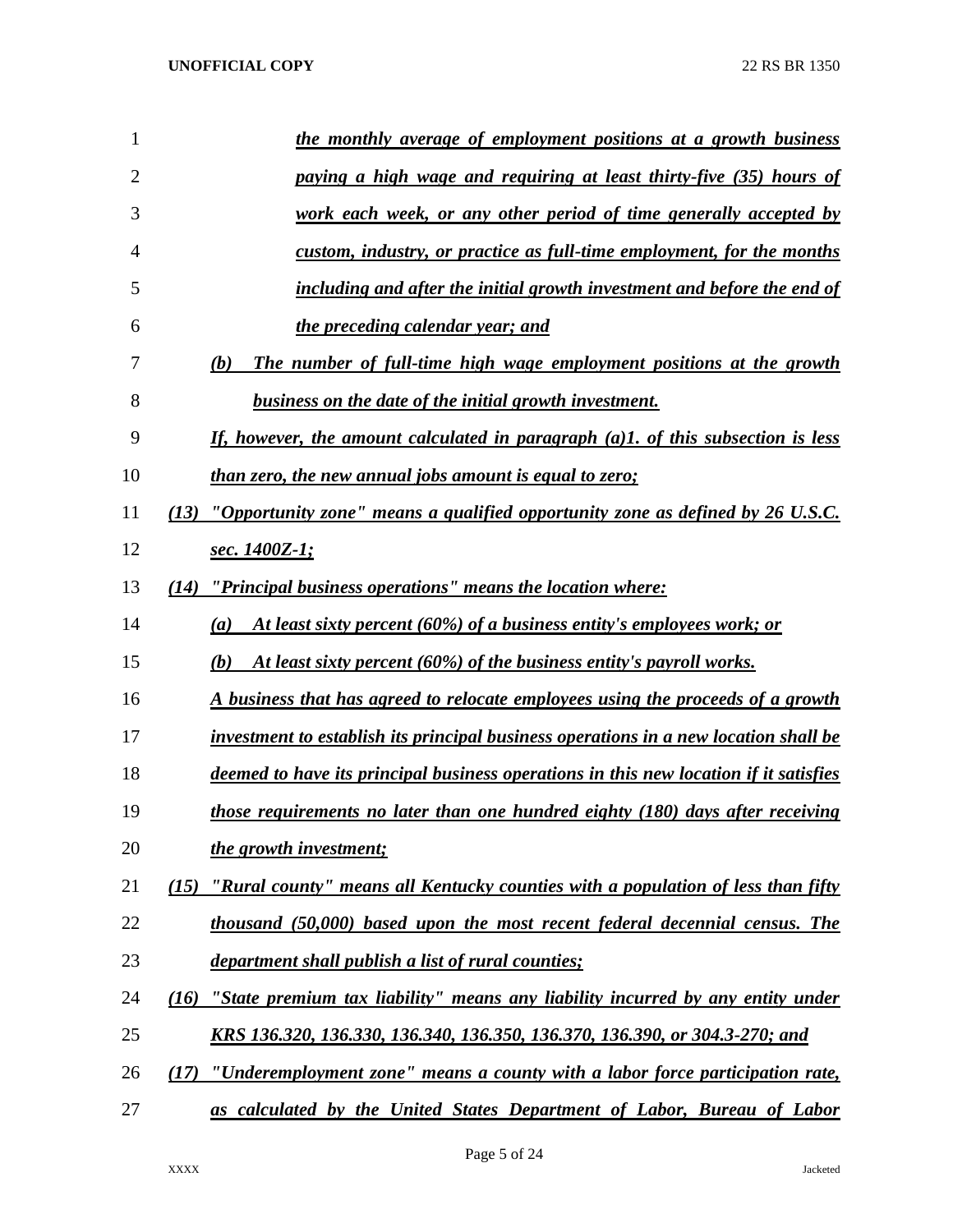| $\mathbf{1}$   | Statistics, below the national average for six $(6)$ of the twelve $(12)$ months prior to |
|----------------|-------------------------------------------------------------------------------------------|
| 2              | a growth fund's closing date.                                                             |
| 3              | SECTION 3. A NEW SECTION OF KRS CHAPTER 136 IS CREATED TO                                 |
| $\overline{4}$ | <b>READ AS FOLLOWS:</b>                                                                   |
| 5              | Beginning October 1, 2022, the department shall accept applications from entities<br>(1)  |
| 6              | seeking approval as a growth fund. The application shall be made on standard              |
| 7              | forms prescribed by the department and shall include:                                     |
| 8              | The total investment authority sought by the applicant as part of its business<br>(a)     |
| 9              | plan;                                                                                     |
| 10             | Documents and other evidence sufficient to prove, to the satisfaction of the<br>(b)       |
| 11             | department, that the applicant meets all of the following criteria:                       |
| 12             | The applicant or an affiliate of the applicant, has at least one $(1)$<br>1.              |
| 13             | principal in a rural business investment company under 7 U.S.C. sec.                      |
| 14             | 2009cc-3, or a small business investment company under 15 U.S.C.                          |
| 15             | sec. 681, who is, and has been for at least four (4) years, an officer or                 |
| 16             | employee of the applicant or the affiliate, and in the case of an                         |
| 17             | affiliate, the affiliate has been an affiliate of the applicant for at least              |
| 18             | four(4) years;                                                                            |
| 19             | As of the date the application is submitted, the applicant or an affiliate<br>2.          |
| 20             | of the applicant has invested:                                                            |
| 21             | More than one hundred million dollars (\$100,000,000) in<br>а.                            |
| 22             | nonpublic companies located in non-metropolitan counties as                               |
| 23             | defined by the Office of Management and Budget within the                                 |
| 24             | <b>Office of the President of the United States on the basis of</b>                       |
| 25             | county or county-equivalent units; and                                                    |
| 26             | At least one hundred million dollars (\$100,000,000) in nonpublic<br>b.                   |
| 27             | companies located in low-income communities as defined in 26                              |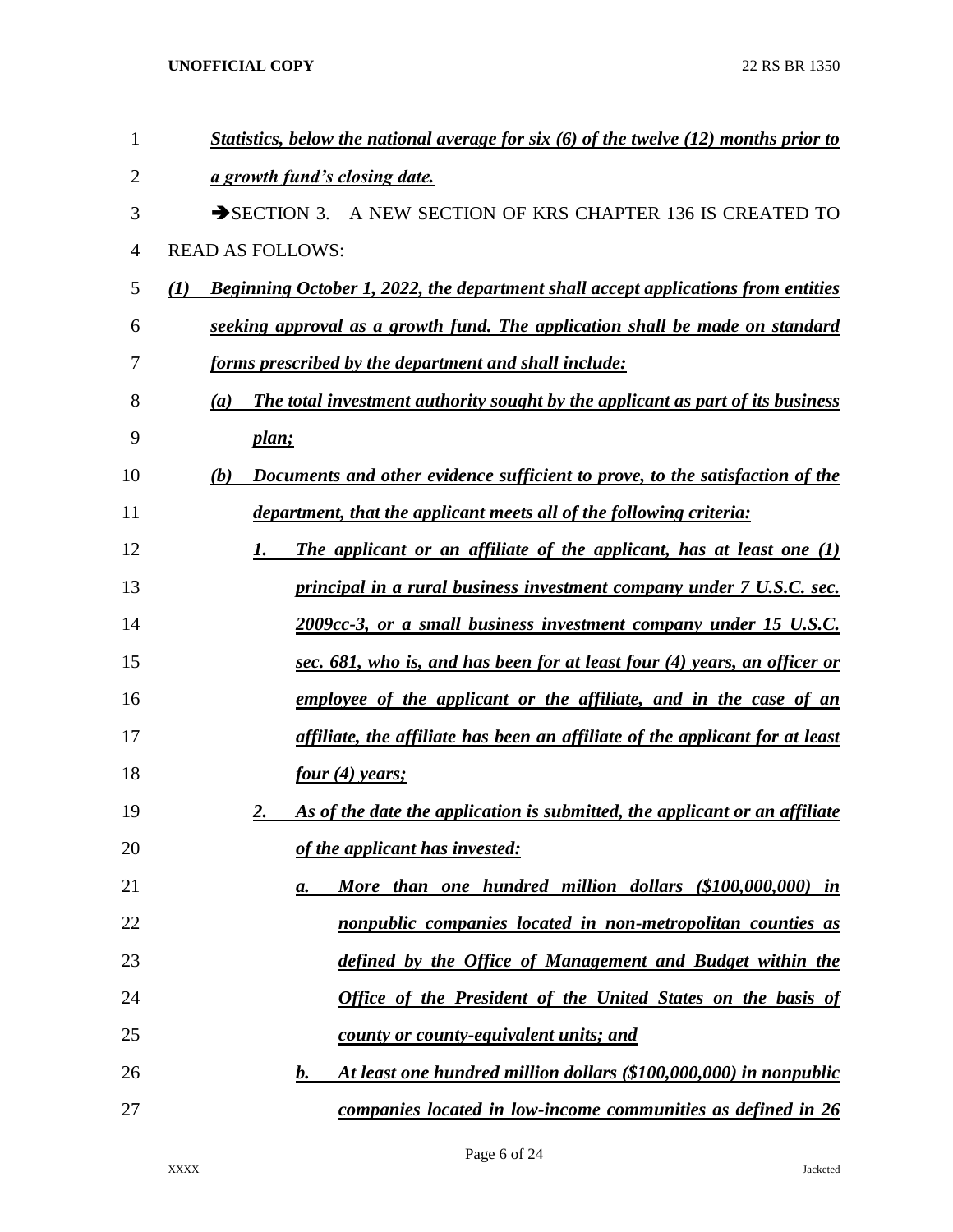| 1  |                             | <b>U.S.C.</b> sec. 45D; and                                                                        |
|----|-----------------------------|----------------------------------------------------------------------------------------------------|
| 2  |                             | The applicant and all affiliates of the applicant are, as of the date the<br>3.                    |
| 3  |                             | application is submitted, in compliance with applicable state and                                  |
| 4  |                             | <u>federal securities laws and regulations and are current and in good</u>                         |
| 5  |                             | standing on all taxes owed to the Commonwealth;                                                    |
| 6  | (c)                         | An estimate of the number of aggregate new annual jobs and jobs retained                           |
| 7  |                             | in this state as a result of the applicant's proposed growth investments;                          |
| 8  | (d)                         | A business plan that describes in detail the applicant's investment strategy                       |
| 9  |                             | and includes a revenue impact assessment that projects state and local tax                         |
| 10 |                             | <u>revenue to be generated by the applicant's proposed growth investments, as</u>                  |
| 11 |                             | well as reduced state expenditures prepared by a nationally recognized                             |
| 12 |                             | third-party independent economic forecasting firm using a dynamic                                  |
| 13 |                             | economic forecasting model that analyzes the applicant's business plan over                        |
| 14 |                             | the ten (10) years following the date the application is submitted to the                          |
| 15 |                             | department;                                                                                        |
| 16 | (e)                         | A signed affidavit from each investor stating the amount of investor                               |
| 17 |                             | contributions each investor commits to make;                                                       |
| 18 | (f)                         | A representation that the applicant shall remain in compliance with                                |
| 19 |                             | applicable state and federal securities laws and regulations;                                      |
| 20 | $\left( \mathbf{g} \right)$ | An education and marketing plan to educate growth businesses regarding                             |
| 21 |                             | the availability of funds and requirements for participation; and                                  |
| 22 | (h)                         | A nonrefundable application fee of five thousand dollars (\$5,000).                                |
| 23 | (2)<br>(a)                  | The department shall:                                                                              |
| 24 |                             | <b>Review applications on a first-come, first-served basis;</b><br>1.                              |
| 25 |                             | Determine that each investor is in good standing; and<br><u>2.</u>                                 |
| 26 |                             | determination granting or<br><b>Make</b><br><i>application</i><br><u>3.</u><br>denying<br>an<br>an |
| 27 |                             | application within sixty (60) days of receipt.                                                     |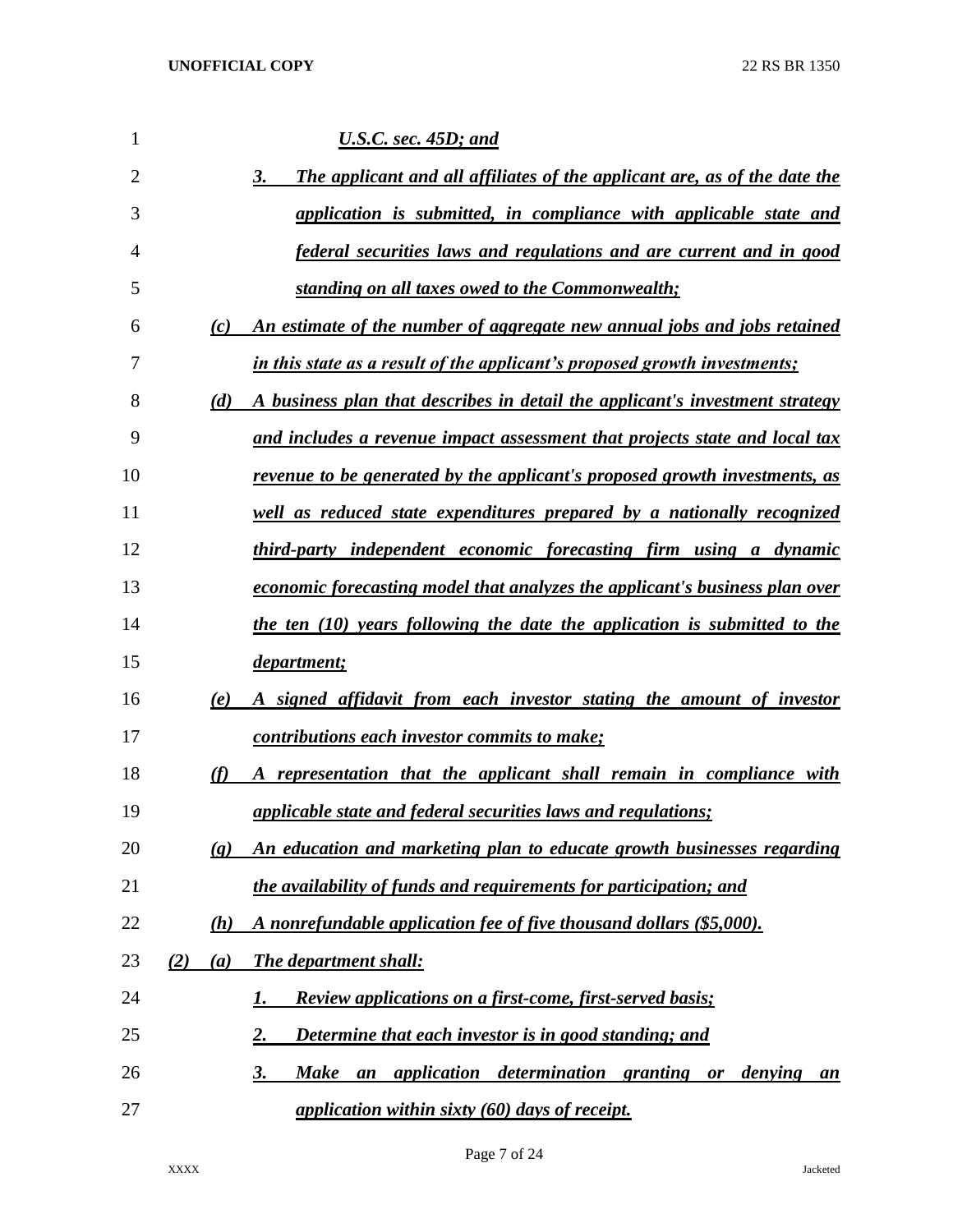| $\mathbf{1}$ |     | (b) | The department shall deem applications received on the same day to have             |
|--------------|-----|-----|-------------------------------------------------------------------------------------|
| 2            |     |     | <b>been received simultaneously.</b>                                                |
| 3            | (3) | (a) | The department shall not approve initial investment authority that would            |
| 4            |     |     | allow more than fifteen million dollars (\$15,000,000) in tax credits to be         |
| 5            |     |     | taken in any one (1) year, excluding any credits that are carried forward           |
| 6            |     |     | <u>under subsection (5) of Section 9 of this Act.</u>                               |
| 7            |     | (b) | If applications for initial investment authority being reviewed by the              |
| 8            |     |     | department exceed the limitations provided in paragraph (a) of this                 |
| 9            |     |     | subsection, the department shall proportionally reduce the initial investment       |
| 10           |     |     | <i>authority and the investor contributions for each approved application as</i>    |
| 11           |     |     | necessary to avoid exceeding the limits.                                            |
| 12           |     | (c) | The department shall not issue approval for any amount of investment                |
| 13           |     |     | <i>authority, or any amount of investor contributions, on or after October 1,</i>   |
| 14           |     |     | 2023.                                                                               |
|              |     |     |                                                                                     |
| 15           | (4) |     | The department shall deny an application submitted under this section if:           |
| 16           |     | (a) | The application is incomplete, or the application fee is not paid in full;          |
| 17           |     | (b) | The applicant does not satisfy all the criteria provided in subsection $(1)(b)$     |
| 18           |     |     | of this section;                                                                    |
| 19           |     | (c) | The investor contributions that investors have committed to make, as                |
| 20           |     |     | described in affidavits submitted under subsection $(1)(e)$ of this section, do     |
| 21           |     |     | not equal sixty percent (60%) of the total amount of initial investment             |
| 22           |     |     | <u>authority sought by the applicant;</u>                                           |
| 23           |     | (d) | The department has already approved the maximum amount of initial                   |
| 24           |     |     | investment authority and investor contributions allowed under subsection            |
| 25           |     |     | $(3)(a)$ of this section; or                                                        |
| 26           |     | (e) | <u>The application is received by the department on or after August 1, 2023, in</u> |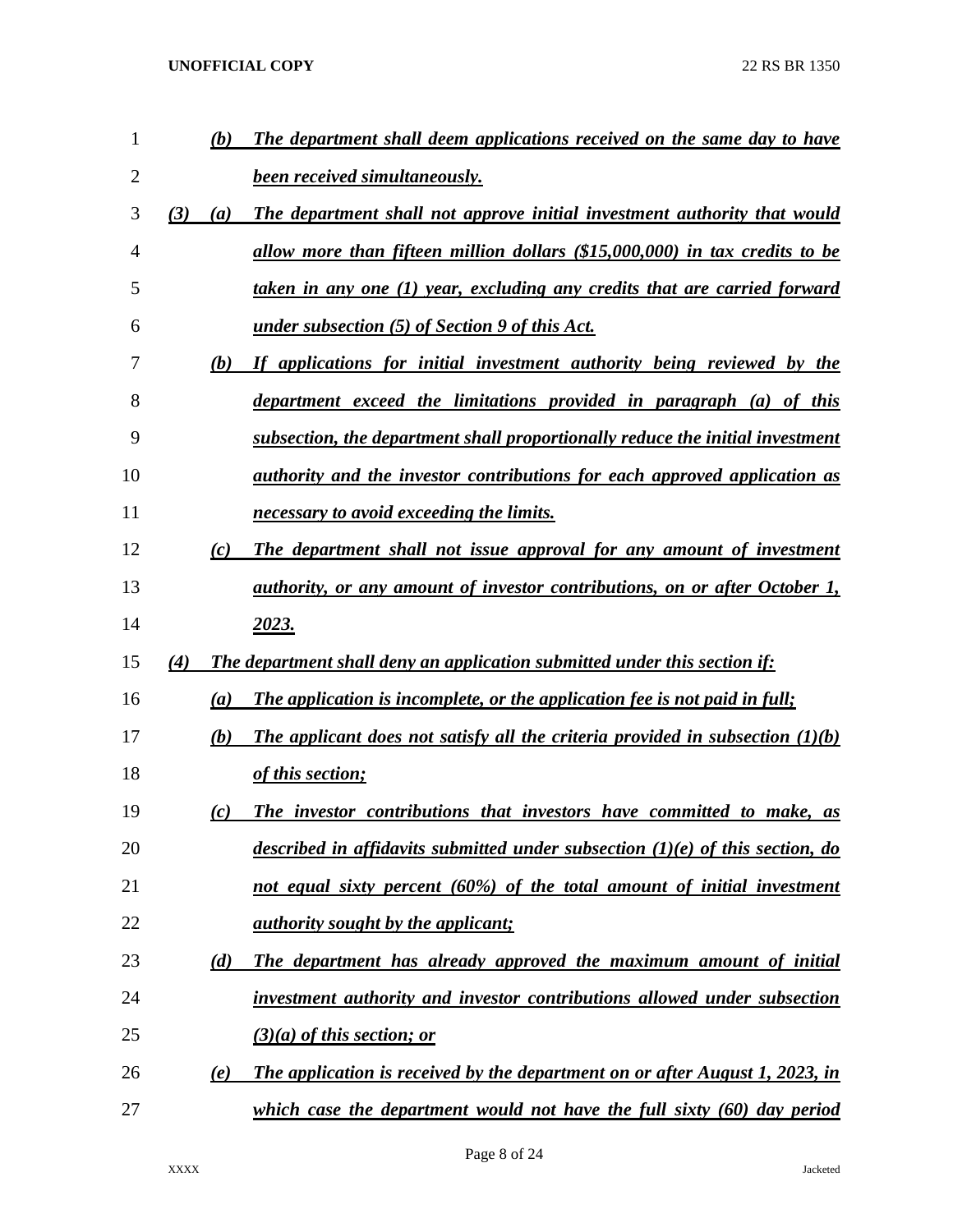| 1              |     | allowed for review of applications prior to reaching the sunset date                    |
|----------------|-----|-----------------------------------------------------------------------------------------|
| $\overline{2}$ |     | <i>limitation provided in subsection <math>(3)(c)</math> of this section.</i>           |
| 3              | (5) | If the department denies an application, the applicant may provide additional           |
| 4              |     | information to the department to complete, clarify, or cure defects in the              |
| 5              |     | application identified by the department, except for a denial under subsection          |
| 6              |     | $(4)(e)$ of this section, within fifteen (15) days of the notice of denial and resubmit |
| 7              |     | the application for reconsideration. The department shall review resubmitted            |
| 8              |     | applications within thirty (30) days, and prior to reviewing any pending                |
| 9              |     | application submitted after the original submission date of the reconsidered            |
| 10             |     | application.                                                                            |
| 11             | (6) | The department shall not deny a growth fund application or reduce the requested         |
| 12             |     | initial investment authority for reasons other than those provided in subsections       |
| 13             |     | $(1)$ and $(4)$ of this section.                                                        |
| 14             | (7) | Upon approval of an application, the department shall issue:                            |
| 15             |     | A written approval to the applicant certifying it as a growth fund and<br>(a)           |
| 16             |     | specifying the amount of the applicant's initial investment authority; and              |
| 17             |     | A written tax credit certificate to each investor whose affidavit was included<br>(b)   |
| 18             |     | the application, specifying the amount of each investor credit<br>in                    |
| 19             |     | contribution.                                                                           |
| 20             | (8) | After receiving the approval issued under subsection (7) of this section, a growth      |
| 21             |     | <u>fund shall:</u>                                                                      |
| 22             |     | Within sixty (60) days:<br>(a)                                                          |
| 23             |     | Collect the investor contributions from each investor issued a tax<br>1.                |
| 24             |     | credit certificate under subsection $(7)(b)$ of this section; and                       |
| 25             |     | Collect one (1) or more investments of cash that, when added to the<br><u>2.</u>        |
| 26             |     | investor capital contributions collected under subparagraph 1. of this                  |
| 27             |     | paragraph, equal the growth fund's entire approved initial investment                   |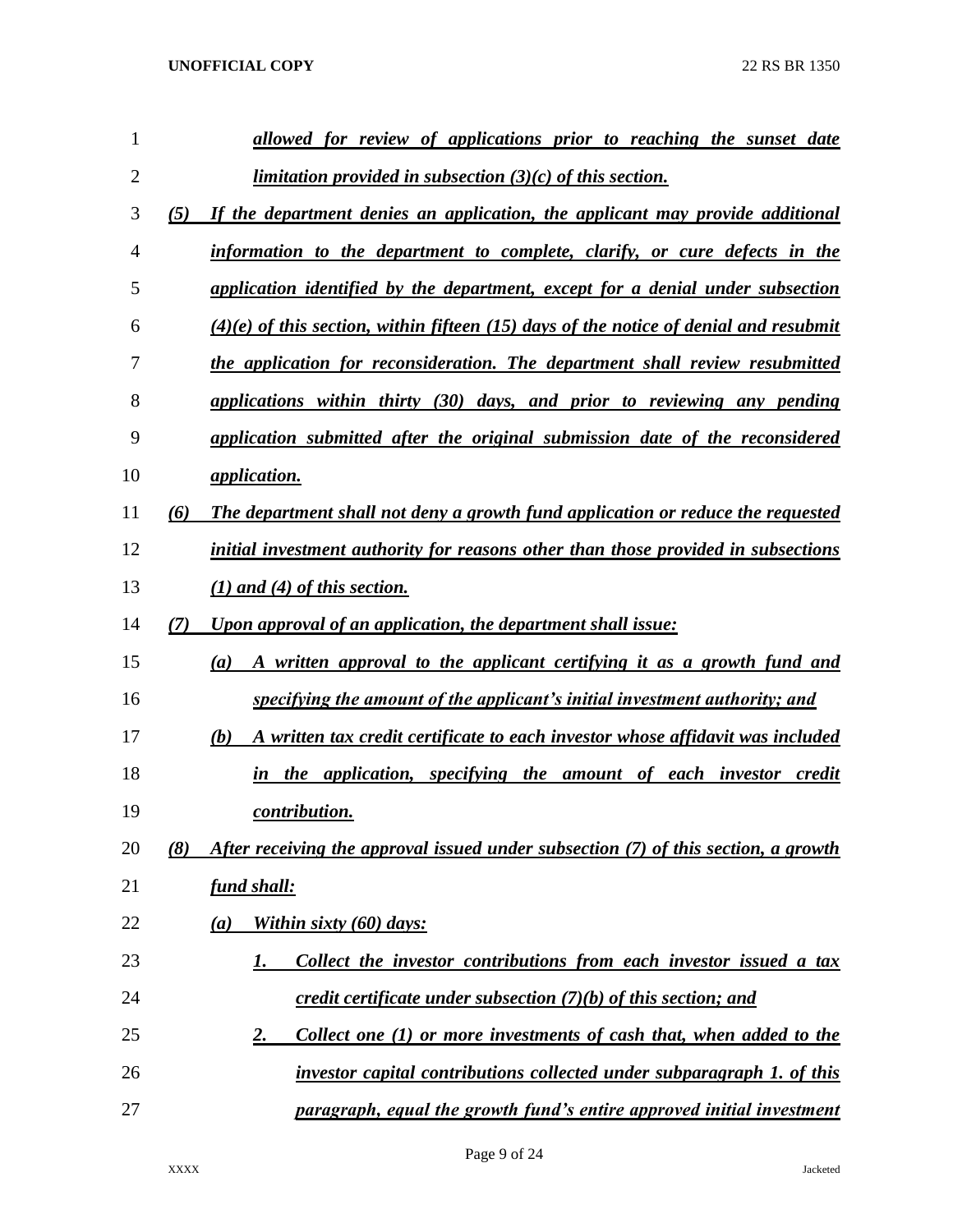| 1              |     |     | <u>authority. At least ten percent (10%) of the growth fund's initial</u>          |
|----------------|-----|-----|------------------------------------------------------------------------------------|
| $\overline{2}$ |     |     | <i>investment authority shall be composed of equity investments</i>                |
| 3              |     |     | contributed directly or indirectly by affiliates of the growth fund,               |
| $\overline{4}$ |     |     | <i>including employees, officers, and directors of those affiliates;</i>           |
| 5              |     | (b) | Within sixty-five (65) days, submit to the department written documentation        |
| 6              |     |     | sufficient to prove that the amounts described in paragraph (a) of this            |
| 7              |     |     | subsection have been collected; and                                                |
| 8              |     | (c) | Within two (2) years of the closing date, invest one hundred percent (100%)        |
| 9              |     |     | of its initial investment authority in growth investments in this state,           |
| 10             |     |     | including at least seventy-five percent (75%) of its initial investment            |
| 11             |     |     | <i>authority in growth businesses located in rural counties, and maintain that</i> |
| 12             |     |     | <u>level of investment until the sixth anniversary of the closing date.</u>        |
| 13             | (9) | (a) | If the growth fund fails to fully comply with subsection $(8)(a)$ and (b) of this  |
| 14             |     |     | section, the growth fund's approval shall lapse and the corresponding              |
| 15             |     |     | initial investment authority and investor contributions shall not count            |
| 16             |     |     | toward the limits on total initial investment authority and investor               |
| 17             |     |     | contributions prescribed by subsection (3) of this section.                        |
| 18             |     | (b) | The department shall first award lapsed initial investment authority and           |
| 19             |     |     | investor contribution amounts pro rata to each growth fund that was                |
| 20             |     |     | <u>awarded less than its requested initial investment authority and investor</u>   |
| 21             |     |     | contribution amounts under subsection $(3)(b)$ of this section. A growth fund      |
| 22             |     |     | receiving awards under this paragraph may allocate investor contribution           |
| 23             |     |     | amounts to its investors in its discretion, upon the submission of written         |
| 24             |     |     | notification to the department detailing the investor to which the amount          |
| 25             |     |     | approved for investor contributions has been allocated.                            |
| 26             |     | (c) | Any remaining initial investment authority and investor contributions may          |
| 27             |     |     | be awarded by the department to new applications submitted under                   |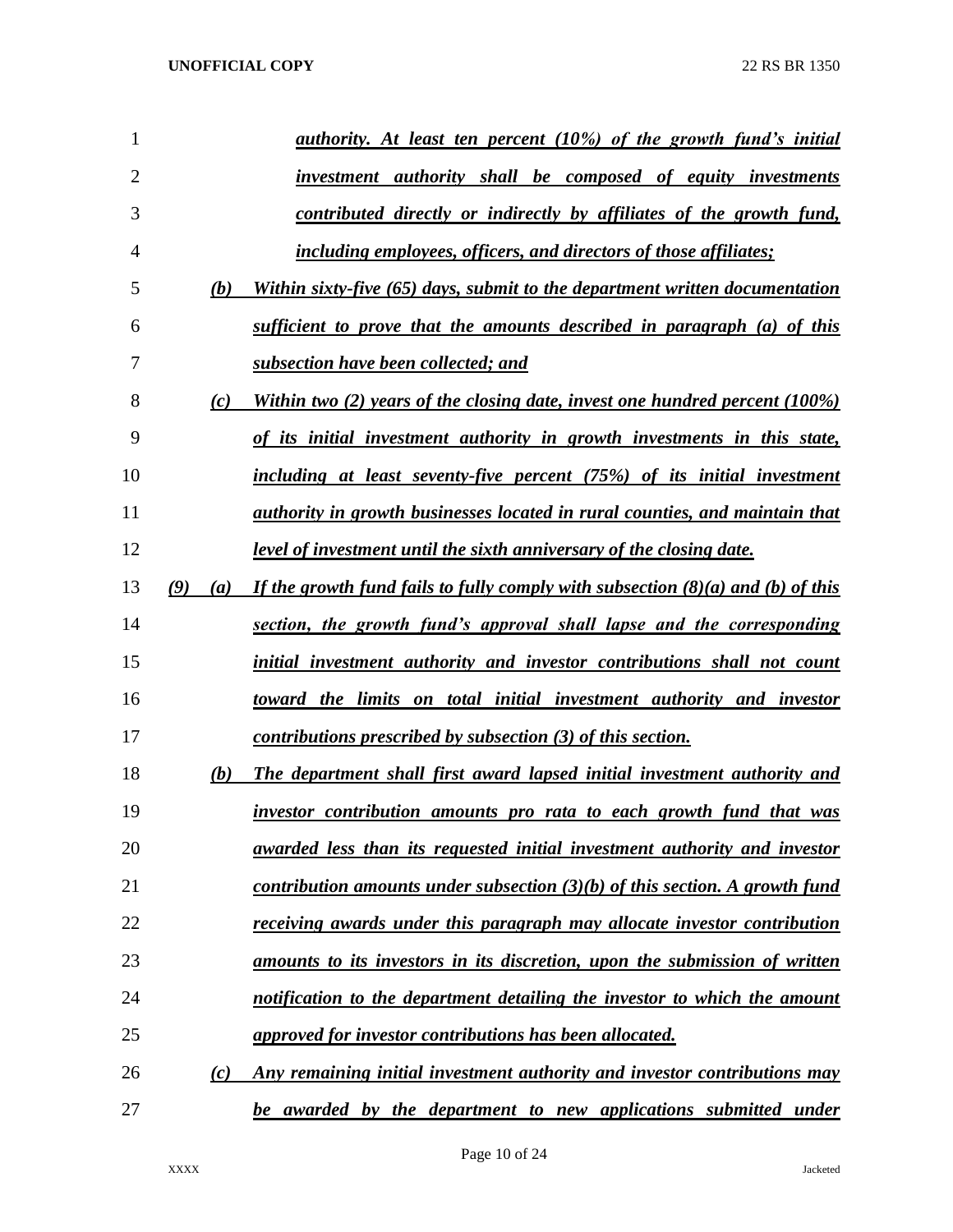| $\mathbf{1}$   | subsection $(1)$ of this section, subject to the sunset date limitation provided                      |
|----------------|-------------------------------------------------------------------------------------------------------|
| $\overline{2}$ | in subsection $(3)(c)$ of this section.                                                               |
| 3              | Following the making of each growth investment, the growth fund shall within<br>(10)                  |
| 4              | sixty (60) days submit to the department written documentation listing the                            |
| 5              | following information:                                                                                |
| 6              | The name, address, and industry of the business entity receiving the growth<br>$\left(a\right)$       |
| 7              | <i>investment;</i>                                                                                    |
| 8              | <b>The amount of the growth investment;</b><br>(b)                                                    |
| 9              | A detailed description of the business activities engaged in by the business<br>(c)                   |
| 10             | entity; and                                                                                           |
| 11             | Any other information required by the department.<br>(d)                                              |
| 12             | Nonrefundable application fees submitted to the department under subsection<br>(11)                   |
| 13             | $(1)(h)$ of this section shall be retained by the department to offset the costs of                   |
| 14             | <i>administering Sections 1 to 10 of this Act.</i>                                                    |
| 15             | The department shall review the applications received under subsection (1) of this<br>(12)            |
| 16             | section and documents received under subsections $(8)$ and $(10)$ of this section to                  |
| 17             | <u>ensure compliance with Sections 1 to 10 of this Act.</u>                                           |
| 18             | The department may promulgate administrative regulations as necessary<br>(13)<br>to                   |
| 19             | <i>administer Sections 1 to 10 of this Act.</i>                                                       |
| 20             | SECTION 4. A NEW SECTION OF KRS CHAPTER 136 IS CREATED TO                                             |
| 21             | <b>READ AS FOLLOWS:</b>                                                                               |
| 22             | The department shall revoke a tax credit certificate issued under subsection $(7)(b)$<br>$\mathbf{U}$ |
| 23             | of Section 3 of this Act if any of the following occur with respect to a growth fund                  |
| 24             | <i>before it exits the program in accordance with subsection (5) of this section:</i>                 |
| 25             | The growth fund in which the investor contribution associated with the tax<br>(a)                     |
| 26             | credit certificate was made does not invest one hundred percent (100%) of                             |
| 27             | its initial investment authority in growth investments in this state within two                       |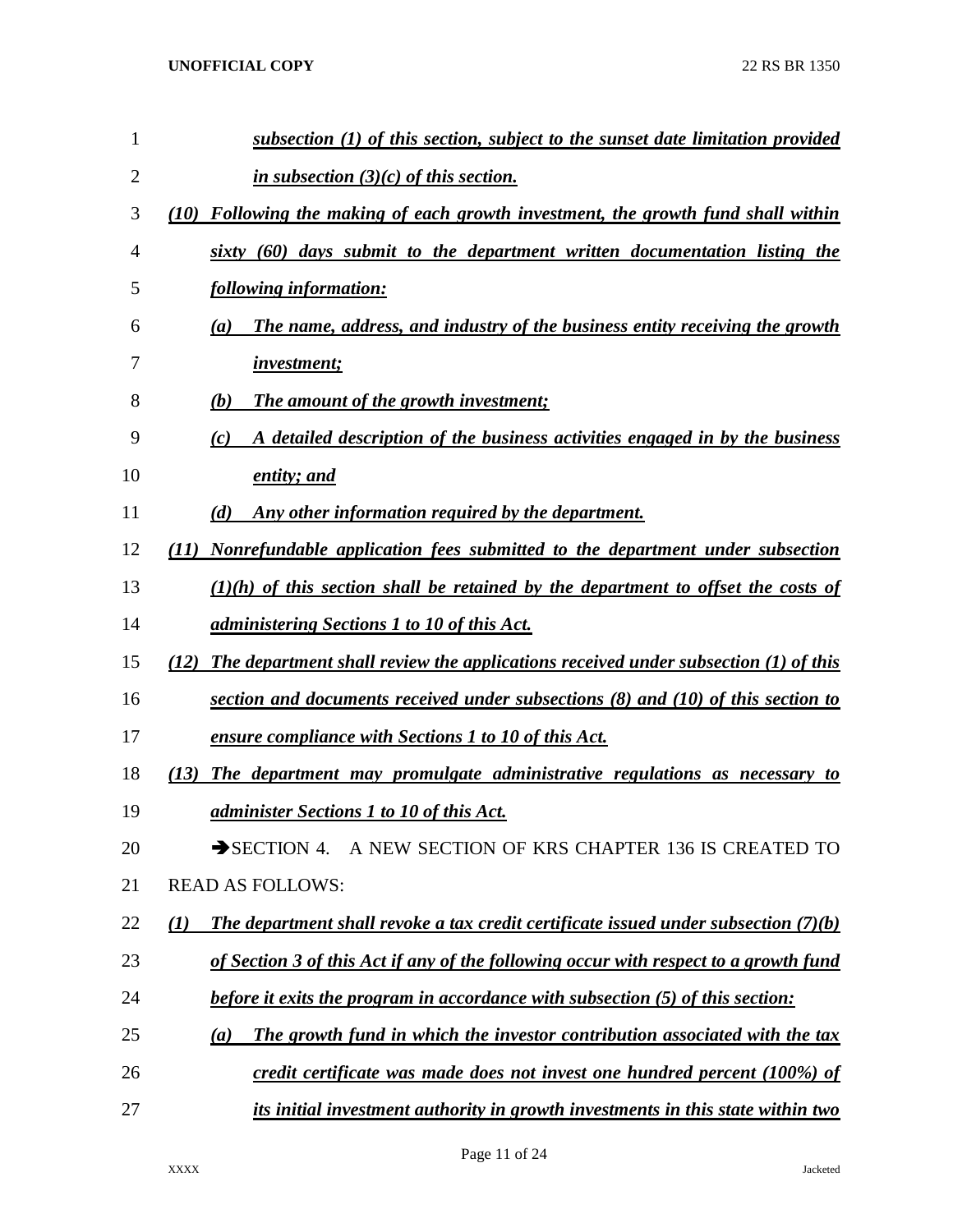| 1              |     | (2) years of the closing date;                                                   |
|----------------|-----|----------------------------------------------------------------------------------|
| $\overline{2}$ | (b) | The growth fund, after investing one hundred percent (100%) of its<br>1.         |
| 3              |     | <u>investment authority in growth investments in this state, fails to</u>        |
| $\overline{4}$ |     | <u>maintain that investment until the sixth anniversary of the closing</u>       |
| 5              |     | date.                                                                            |
| 6              |     | For the purposes of this paragraph, a growth investment shall be<br>2.           |
| 7              |     | considered to have been maintained even if the investment is sold or             |
| 8              |     | <u>repaid if the growth fund reinvests an amount equal to the capital</u>        |
| 9              |     | <u>returned or recovered by the growth fund from the original</u>                |
| 10             |     | investment, exclusive of any profits realized, in other growth                   |
| 11             |     | <u>investments in this state within twelve (12) months of the receipt of the</u> |
| 12             |     | returned capital. Amounts received periodically by a growth fund shall           |
| 13             |     | be treated as continually invested in growth investments if the                  |
| 14             |     | <u>amounts are reinvested in one (1) or more rural growth investments by</u>     |
| 15             |     | the end of the following calendar year.                                          |
| 16             |     | 3.<br>A growth fund shall not be required to reinvest capital returned from      |
| 17             |     | growth investments after the fifth anniversary of the closing date, and          |
| 18             |     | those amounts shall be considered to be held continuously by the                 |
| 19             |     | growth fund through the sixth anniversary of the closing date;                   |
| 20             | (c) | The growth fund, before exiting the program in accordance with subsection        |
| 21             |     | (5) of this section, makes a distribution or payment that results in the         |
| 22             |     | growth fund having less than one hundred percent (100%) of its initial           |
| 23             |     | investment authority invested in growth investments in this state or             |
| 24             |     | <i>available for investment in growth investments and held in cash and other</i> |
| 25             |     | marketable securities; or                                                        |
| 26             | (d) | The growth fund makes a growth investment in a growth business that<br>1.        |
| 27             |     | directly, or indirectly through an affiliate owns, has the right to              |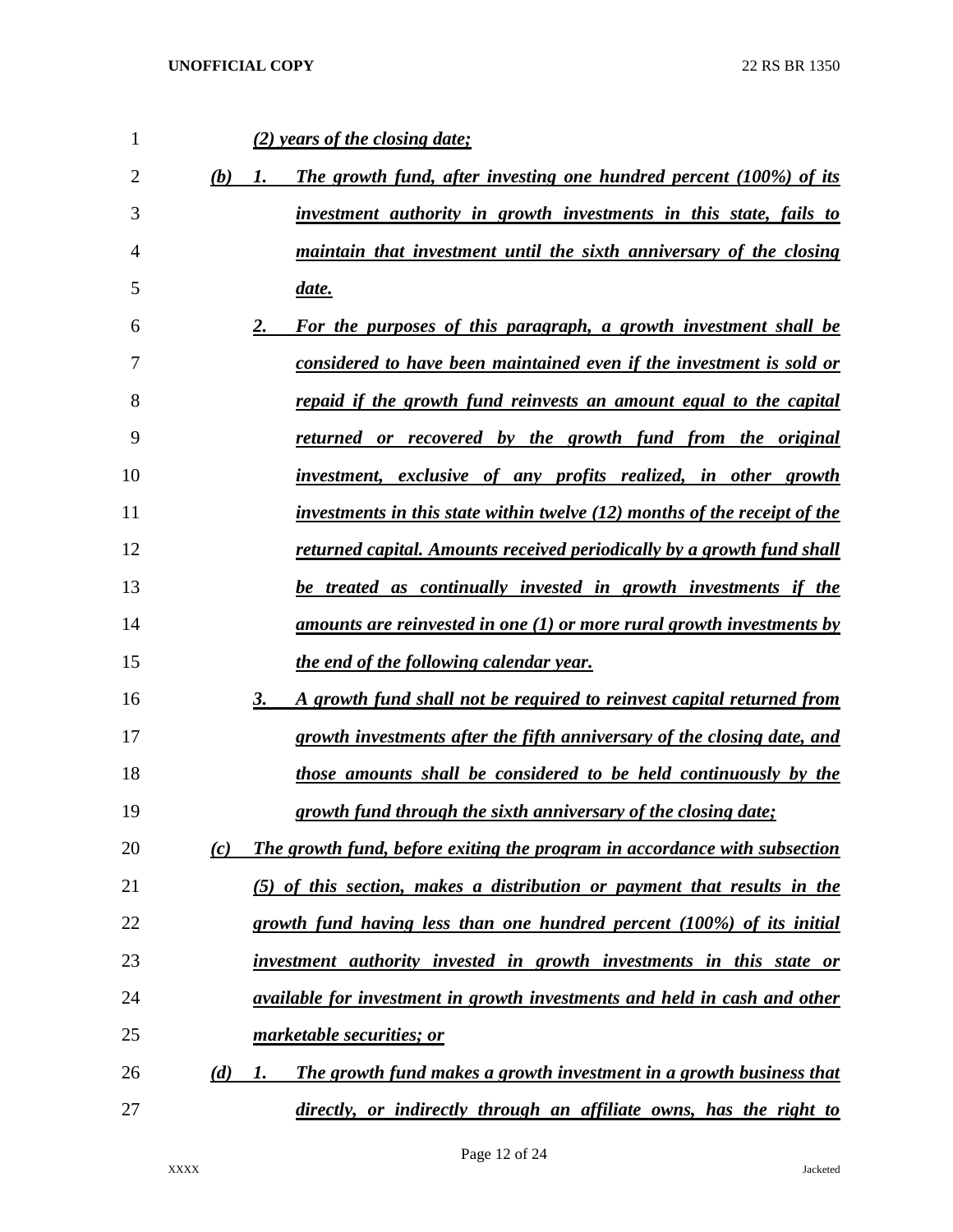| $\mathbf{1}$   |     | <u>acquire an ownership interest in, makes a loan to, or makes an</u>               |
|----------------|-----|-------------------------------------------------------------------------------------|
| $\overline{2}$ |     | investment in the growth fund, an affiliate of the growth fund, or an               |
| 3              |     | <i>investor in the growth fund.</i>                                                 |
| 4              |     | This paragraph shall not apply to investments in publicly traded<br>2.              |
| 5              |     | securities made by a growth business or an owner or affiliate of that               |
| 6              |     | growth business.                                                                    |
| 7              |     | 3.<br>For purposes of this paragraph, a growth fund shall not be considered         |
| 8              |     | an affiliate of a growth business solely as a result of its growth                  |
| 9              |     | <i>investment.</i>                                                                  |
| 10             | (2) | The amount by which a growth fund's interest in a growth business exceeds five      |
| 11             |     | million dollars (\$5,000,000) shall not count towards the satisfaction required by  |
| 12             |     | subsection $(1)(a)$ and (b) of this section.                                        |
| 13             | (3) | Before revoking one (1) or more tax credit certificates under this section, the     |
| 14             |     | department shall notify the growth fund of the reasons for the pending              |
| 15             |     | revocation. The growth fund shall have ninety (90) days from the date of the        |
| 16             |     | notice to correct any violation outlined in the notice to the satisfaction of the   |
| 17             |     | department and to avoid revocation of the tax credit certificate.                   |
| 18             | (4) | Upon revocation of a tax credit certificate, any taxpayer that has received the tax |
| 19             |     | credit certificate shall not be allowed to claim any amount of credit not yet       |
| 20             |     | claimed.                                                                            |
| 21             | (5) | If tax credit certificates are revoked under this section, the corresponding<br>(a) |
| 22             |     | initial investment authority and investor capital contributions shall not           |
| 23             |     | count toward the limits on total investment authority and credit-eligible           |
| 24             |     | capital contributions prescribed by subsection $(3)(a)$ of Section 3 of this Act.   |
| 25             |     | The department shall first award reverted initial investment authority and<br>(b)   |
| 26             |     | investor contribution amounts pro rata to each growth fund that was                 |
| 27             |     | awarded less than its requested initial investment authority and investor           |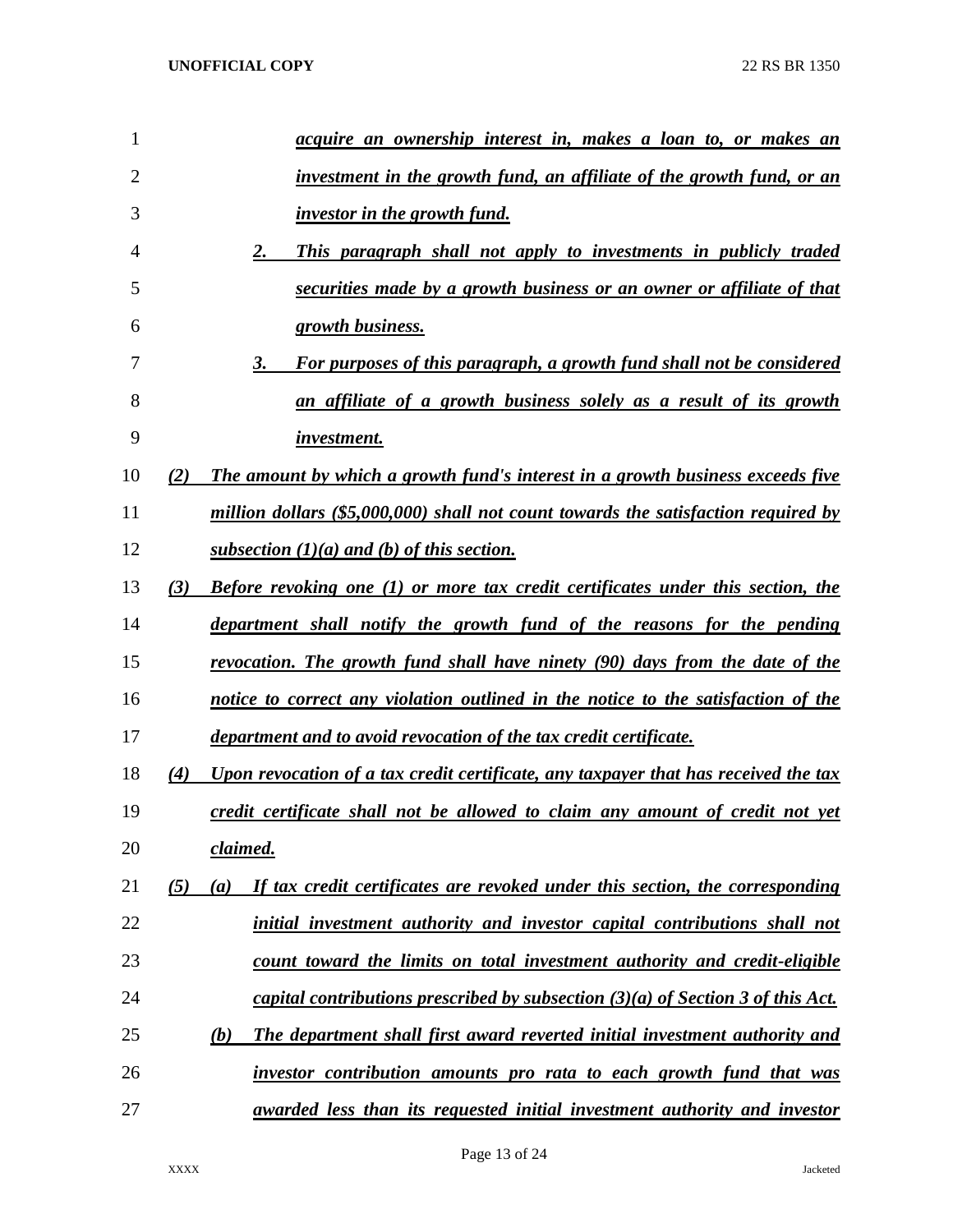| 1              |            | contribution amounts under subsection $(3)(b)$ of Section 3 of this Act. A                |
|----------------|------------|-------------------------------------------------------------------------------------------|
| $\overline{2}$ |            | growth fund receiving awards under this paragraph may allocate investor                   |
| 3              |            | contribution amounts to its investors in its discretion, upon the submission              |
| $\overline{4}$ |            | of written notification to the department detailing the investor to which the             |
| 5              |            | amount approved for investor contributions has been allocated.                            |
| 6              | (c)        | The department may award any remaining initial investment authority and                   |
| 7              |            | investor contributions to new applications submitted under subsection $(1)$ of            |
| 8              |            | Section 3 of this Act, subject to the sunset date limitation provided in                  |
| 9              |            | subsection $(3)(c)$ of Section 3 of this Act.                                             |
| 10             | (6)<br>(a) | On or after the sixth anniversary of the closing date, a growth fund that has             |
| 11             |            | not committed any of the acts described in subsection (1) of this section may             |
| 12             |            | submit a written request to the department to exit the program and to no                  |
| 13             |            | <u>longer be subject to regulation under Sections 1 to 10 of this Act.</u>                |
| 14             | (b)        | The department shall respond to the request within sixty (60) days. In                    |
| 15             |            | evaluating the request, the fact that no tax credit certificates have been                |
| 16             |            | revoked and that the growth fund has not received a notice of revocation,                 |
| 17             |            | which has not been cured under subsection $(3)$ of this section, shall be                 |
| 18             |            | sufficient evidence to prove that the growth fund is eligible for exit.                   |
| 19             | (c)        | The department shall not unreasonably deny a request submitted under this                 |
| 20             |            | subsection. If the request is denied, the notice of denial shall include the              |
| 21             |            | reasons for the determination.                                                            |
| 22             | (7)        | After its exit from the program in accordance with of subsection $(5)(a)$ of this         |
| 23             |            | section, a growth fund shall not be permitted to make distributions to its equity         |
| 24             |            | holders unless and until it has made growth investments equal to at least one             |
| 25             |            | <u>hundred fifty percent (150%) of its initial investment authority. Each growth fund</u> |
| 26             |            | shall continue to report the amount of growth investments made to the                     |
| 27             |            | department annually until it has made growth investments equal to at least one            |
|                |            |                                                                                           |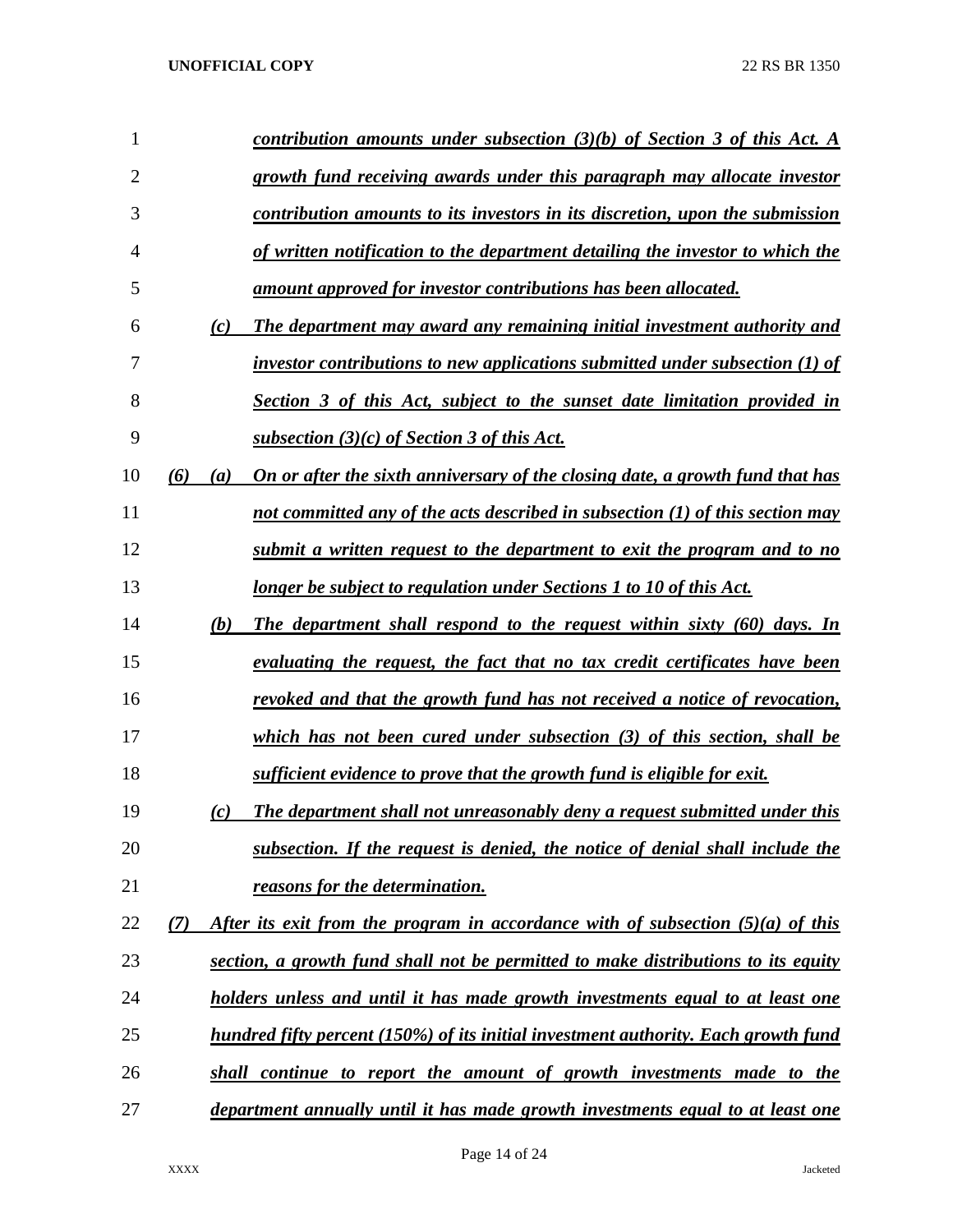| 1              |     | hundred fifty percent (150%) of its initial investment authority.                  |
|----------------|-----|------------------------------------------------------------------------------------|
| $\overline{2}$ | (8) | At any time the growth fund proposes to make a distribution to its equity holders  |
| 3              |     | that, when added to all previous distributions to its equity holders, would be in  |
| $\overline{4}$ |     | excess of its initial investment authority, the growth fund shall remit to the     |
| 5              |     | department, if applicable, a payment equal to the product of the proposed          |
| 6              |     | distribution and a fraction, the numerator of which is the aggregate number of     |
| 7              |     | new annual jobs and jobs retained reported to the department under subsection      |
| 8              |     | $(1)$ of Section 8 of this Act and the denominator of which is the number of new   |
| 9              |     | annual jobs and jobs retained projected in the growth fund's application, as       |
| 10             |     | prorated based on the amount of initial investment authority received by the       |
| 11             |     | growth fund. No payment shall be due if the aggregate number of new annual         |
| 12             |     | jobs and jobs retained as of the date of the proposed distribution equal or exceed |
| 13             |     | the number of new annual jobs and jobs retained projected in the growth fund's     |
| 14             |     | application, as prorated based on the amount of initial investment authority       |
| 15             |     | received.                                                                          |
| 16             | (9) | The department shall not revoke a tax credit certificate after the associated      |
| 17             |     | growth fund exits the program under subsection (6) of this section.                |
| 18             |     | $\rightarrow$ SECTION 5.<br>A NEW SECTION OF KRS CHAPTER 136 IS CREATED TO         |
| 19             |     | <b>READ AS FOLLOWS:</b>                                                            |
| 20             | (1) | A growth fund may, prior to making a growth investment, request from the           |
| 21             |     | department a written determination as to whether the business entity in which it   |
| 22             |     | proposes to invest qualifies as a growth business. Each request for a written      |
| 23             |     | opinion shall be accompanied by a five hundred dollar (\$500) opinion fee          |
| 24             |     | submitted to the department and made payable to the Kentucky State Treasurer.      |
| 25             | (2) | Within twenty (20) days after receiving a request under this section, the          |
| 26             |     | department shall notify the growth fund of its determination.                      |
| 27             | (3) | To enable the department to make a determination under this section, the growth    |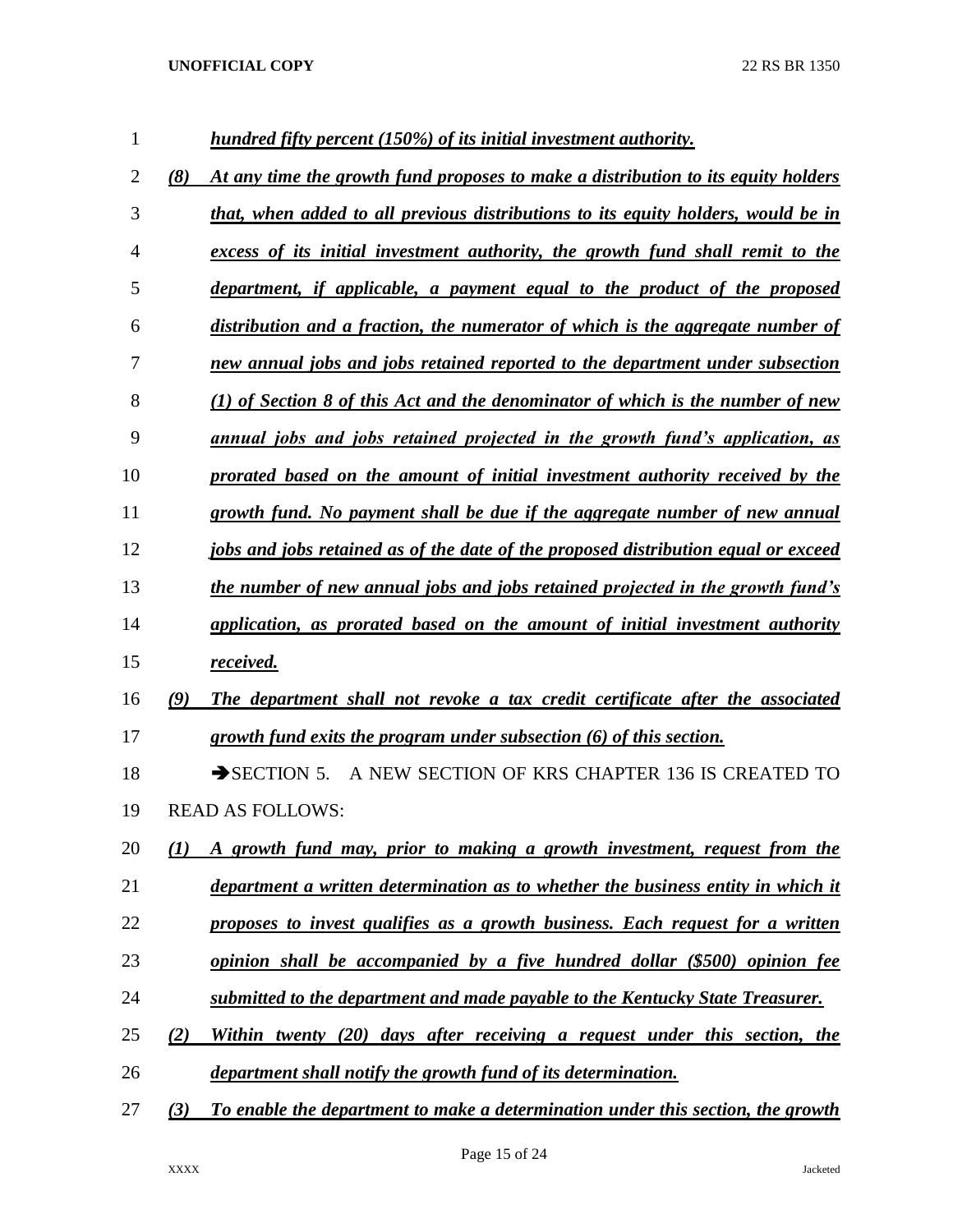| 1              | fund shall supply information concerning the business entity and the proposed                 |
|----------------|-----------------------------------------------------------------------------------------------|
| $\overline{2}$ | investment as requested by the department. If the growth fund does not, or is                 |
| 3              | unable to, supply information requested by the department, the department may                 |
| 4              | refuse to issue a determination under this section, in which case subsection $(2)$ of         |
| 5              | <i>this section shall not apply.</i>                                                          |
| 6              | If the department fails to notify the growth fund of its determination within<br>(4)          |
| 7              | twenty (20) days, the business in which the growth fund proposes to invest shall              |
| 8              | be considered a growth business.                                                              |
| 9              | $\rightarrow$ SECTION 6.<br>A NEW SECTION OF KRS CHAPTER 136 IS CREATED TO                    |
| 10             | <b>READ AS FOLLOWS:</b>                                                                       |
| 11             | The department may examine, under oath, the growth fund manager regarding<br>$\mathcal{L}(I)$ |
| 12             | the affairs and business of the growth fund. The department may issue subpoenas               |
| 13             | and subpoenas duces tecum and administer oaths. Refusal to obey a subpoena or                 |
| 14             | subpoena duces tecum may be reported to the Franklin Circuit Court, which                     |
| 15             | shall enforce the subpoena or subpoena duces tecum according to the rules of                  |
| 16             | civil or criminal procedure, as applicable.                                                   |
| 17             | The department may audit one $(1)$ or more growth funds in any year on a random<br>(2)        |
| 18             | <b>basis or for cause. The department may also audit, for cause, any business entity</b>      |
| 19             | in which a growth fund has made a growth investment. Nothing in this section                  |
| 20             | shall be construed to prohibit the department from conducting any audit relating              |
| 21             | to the administration or enforcement of the tax laws of the Commonwealth which                |
| 22             | the department determines to be appropriate.                                                  |
| 23             | SECTION 7. A NEW SECTION OF KRS CHAPTER 136 IS CREATED TO                                     |
| 24             | <b>READ AS FOLLOWS:</b>                                                                       |
| 25             | <b>The Commonwealth, or any officer, director, official, employee, or agent of the</b>        |
| 26             | Commonwealth, shall not be liable to any growth fund or any investor making an                |
| 27             | investor contribution to growth fund. This limitation of liability includes without           |
|                |                                                                                               |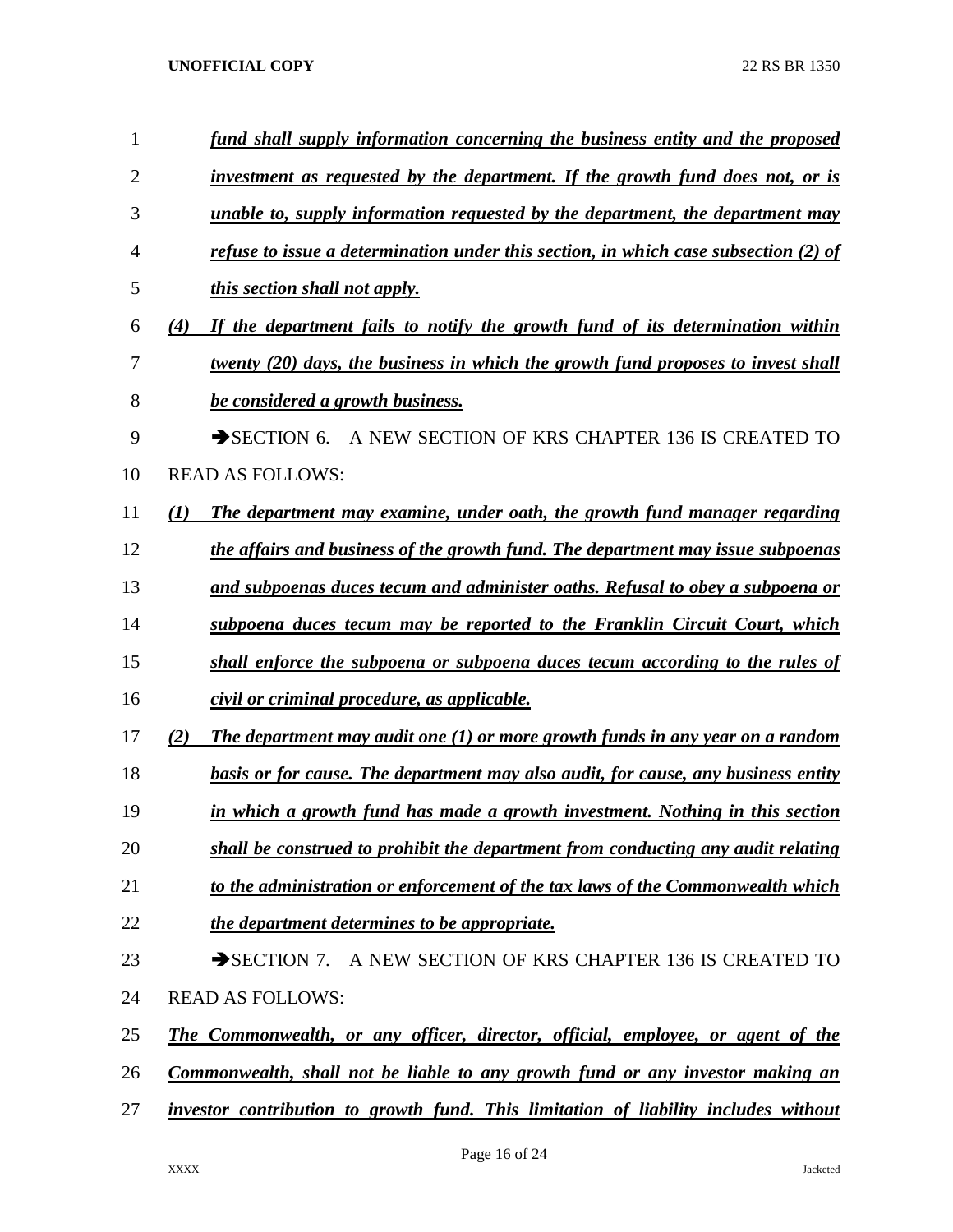| 1  | limitation:                                                                                    |
|----|------------------------------------------------------------------------------------------------|
| 2  | Losses or damages investors incur in connection with any committed or<br>(I)                   |
| 3  | contributed investor contributions made to a growth fund or any growth                         |
| 4  | investments made by a growth fund in any business entity; and                                  |
| 5  | Any claim, liability, obligation, loss, damage, assessment, judgment, cost, and<br>(2)         |
| 6  | expense of any kind or character relating to federal or state securities laws, rules,          |
| 7  | regulations, or orders.                                                                        |
| 8  | $\rightarrow$ SECTION 8.<br>A NEW SECTION OF KRS CHAPTER 136 IS CREATED TO                     |
| 9  | <b>READ AS FOLLOWS:</b>                                                                        |
| 10 | To enable the General Assembly to evaluate and measure the effectiveness of the tax            |
| 11 | credit allowed by Section 9 of this Act in addressing the needs and achieving the goals        |
| 12 | as stated in Section 1 of this Act, the following reporting requirements shall apply:          |
| 13 | <b>Each growth fund shall submit a written report to the department and the Interim</b><br>(I) |
| 14 | Joint Committee on Appropriations and Revenue on or before the fifth business                  |
| 15 | day following the anniversary of the closing date and on or before the fifth                   |
| 16 | business day following each subsequent anniversary of the closing date prior to                |
| 17 | the growth fund's exit from the program as set forth in subsection (6) of Section              |
| 18 | 4 of this Act. The report shall provide detailed documentation as to the growth                |
| 19 | fund's growth investments made to date and shall include:                                      |
| 20 | A bank statement evidencing each growth investment;<br>(a)                                     |
| 21 | The name, address, and industry of each growth business receiving a<br>(b)<br>1.               |
| 22 | growth investment;                                                                             |
| 23 | Either a determination letter issued by the department under<br>2.                             |
| 24 | subsection (7) of Section 3 of this Act relating to the growth business,                       |
| 25 | or evidence that it qualified as a growth business at the time the                             |
| 26 | investment was made; and                                                                       |
| 27 | A detailed description of the business activities engaged in by the<br>3.                      |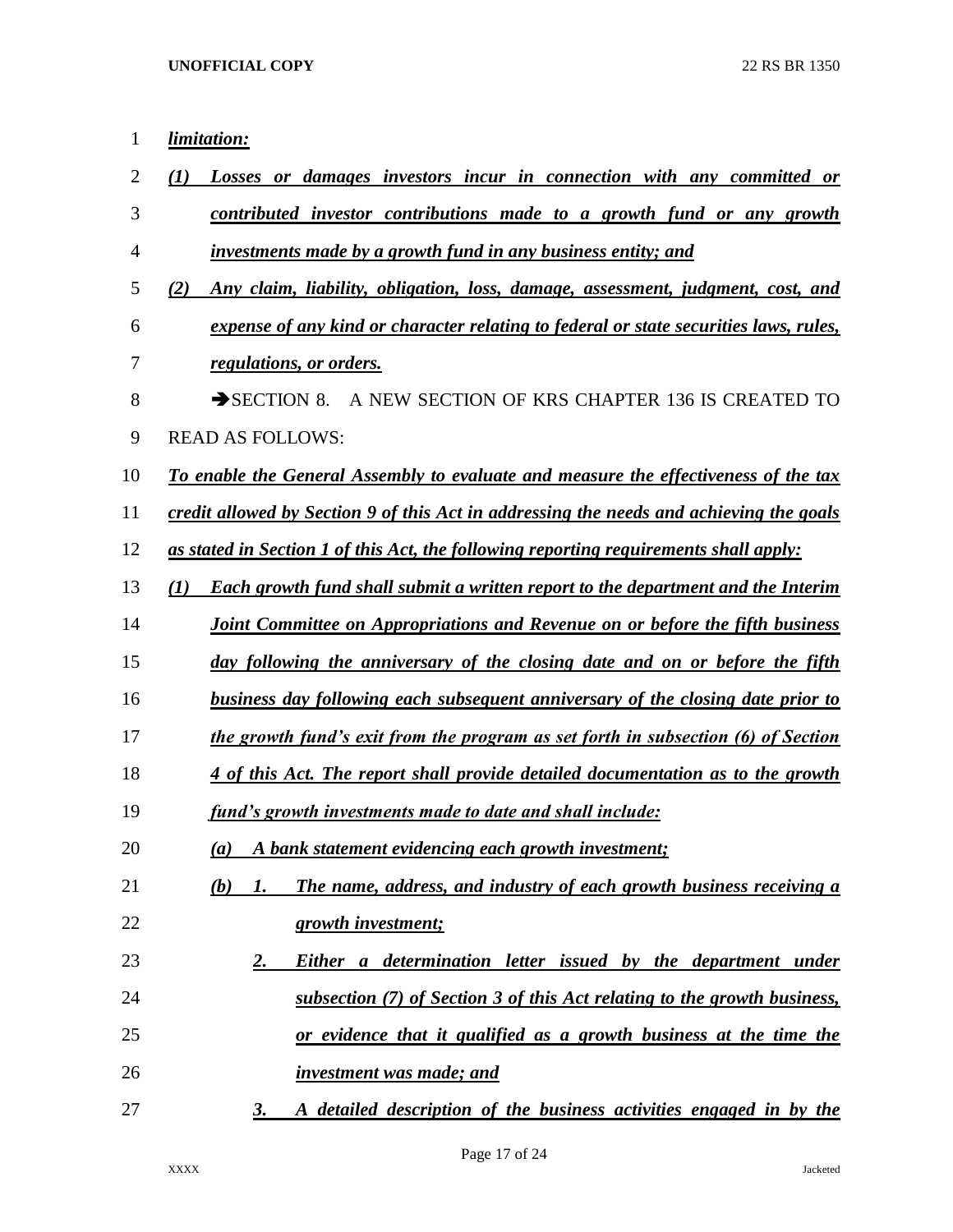| 1  |     | growth business;                                                                               |
|----|-----|------------------------------------------------------------------------------------------------|
| 2  |     | <b>The location, by county, of each growth business;</b><br>(c)                                |
| 3  |     | The number of employment positions at each growth business on the date of<br>(d)               |
| 4  |     | the growth fund's initial growth investment;                                                   |
| 5  |     | The number of new annual jobs created or jobs retained during the year by<br>(e)               |
| 6  |     | <i>the growth business;</i>                                                                    |
| 7  |     | (f)<br>The average annual salary of new annual jobs and jobs retained at each                  |
| 8  |     | growth business during the year;                                                               |
| 9  |     | The cumulative amount of growth investments made in each growth<br>$\left( \mathbf{g} \right)$ |
| 10 |     | business;                                                                                      |
| 11 |     | Whether any tax certificates have been revoked by the department; and<br>(h)                   |
| 12 |     | Any other information required by the department to provide evidence that<br>(i)               |
| 13 |     | the program is valuable to the Commonwealth and meeting the goals of the                       |
| 14 |     | <i>program; and</i>                                                                            |
| 15 | (2) | If the information is available, the growth fund shall provide the annual report               |
| 16 |     | set forth in subsection (1) of this section for growth investments that have been              |
| 17 |     | redeemed or repaid.                                                                            |
| 18 |     | $\rightarrow$ SECTION 9.<br>A NEW SECTION OF KRS CHAPTER 136 IS CREATED TO                     |
| 19 |     | <b>READ AS FOLLOWS:</b>                                                                        |
| 20 | (1) | There is hereby allowed a nonrefundable credit for taxpayers that, as investors,               |
| 21 |     | make an investor contribution to a growth fund and were issued a tax credit                    |
| 22 |     | certificate under subsection $(7)(b)$ of Section 3 of this Act. The credit may be              |
| 23 |     | <i>claimed against the tax imposed by:</i>                                                     |
| 24 |     | <u>KRS 136.320;</u><br>(a)                                                                     |
| 25 |     | <u>KRS 136.330;</u><br>(b)                                                                     |
| 26 |     | <u>KRS 136.340;</u><br>(c)                                                                     |
| 27 |     | <u>KRS 136.350;</u><br>(d)                                                                     |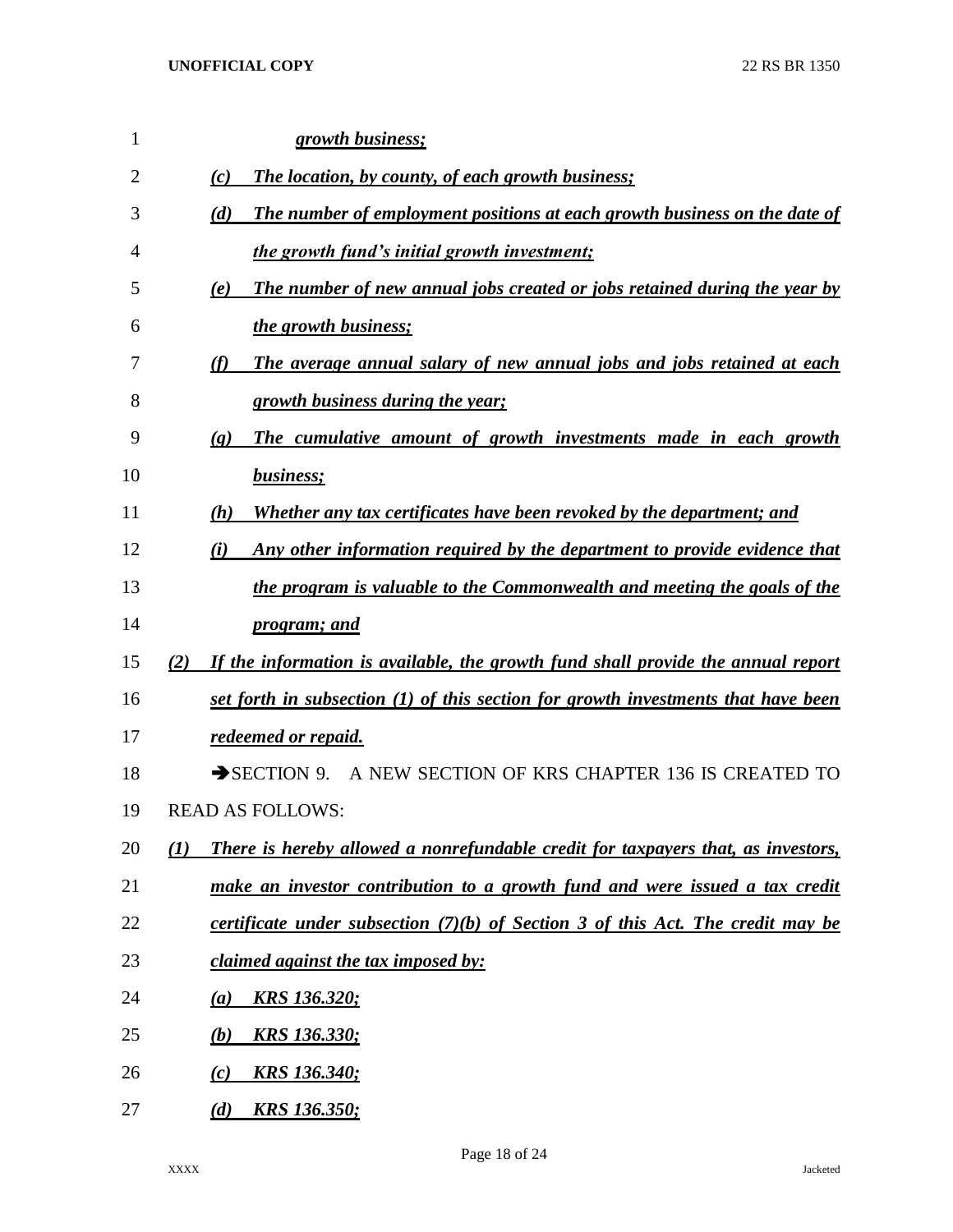| 1              |     | <u>KRS 136.370;</u><br>(e)                                                              |
|----------------|-----|-----------------------------------------------------------------------------------------|
| $\overline{2}$ |     | <b>KRS</b> 136.390; or<br>(f)                                                           |
| 3              |     | <b>KRS 304.3-270;</b><br>$\left( \mathbf{g} \right)$                                    |
| 4              |     | with the ordering of the credit as provided in Section 10 of this Act.                  |
| 5              | (3) | The credit may not be sold, transferred, or allocated to any other taxpayer other       |
| 6              |     | than an affiliate that was an affiliate at the time of the submission of the            |
| 7              |     | investor's affidavit included in the growth fund's application and is itself subject    |
| 8              |     | to the tax imposed by KRS 136.320, 136.330, 136.340, 136.350, 136.370, 136.390,         |
| 9              |     | or 304.3-270.                                                                           |
| 10             | (4) | On the closing date, the taxpayer shall earn a vested credit equal to the<br>(a)        |
| 11             |     | amount of the taxpayer's investor contribution made to a growth fund as                 |
| 12             |     | specified on the tax credit certificate.                                                |
| 13             |     | A taxpayer may claim no more than twenty percent (20%) of the credit<br>(b)             |
| 14             |     | allowed by this section in each of the years that include the second, third,            |
| 15             |     | fourth, fifth, and sixth anniversaries of the closing date, exclusive of                |
| 16             |     | amounts carried forward under subsection (5) of this section.                           |
| 17             | (5) | If the amount of the credit allowed for a taxable year under subsection (4) of this     |
| 18             |     | section exceeds the tax otherwise due for that year, the excess shall be carried        |
| 19             |     | forward to succeeding taxable years until fully used, for a period not to exceed        |
| 20             |     | ten $(10)$ years.                                                                       |
| 21             | (6) | A taxpayer claiming a credit under this section shall submit a copy of the tax          |
| 22             |     | credit certificate with the taxpayer's return filed for each taxable year for which     |
| 23             |     | the credit is claimed.                                                                  |
| 24             | (7) | On or before December 1, 2023, and annually thereafter as long as the credit is         |
| 25             |     | claimed by a taxpayer, the department shall submit a written report to the Interim      |
| 26             |     | on Appropriations and Revenue, providing cumulative<br><b>Committee</b><br><b>Joint</b> |
| 27             |     | <i>information by taxable year:</i>                                                     |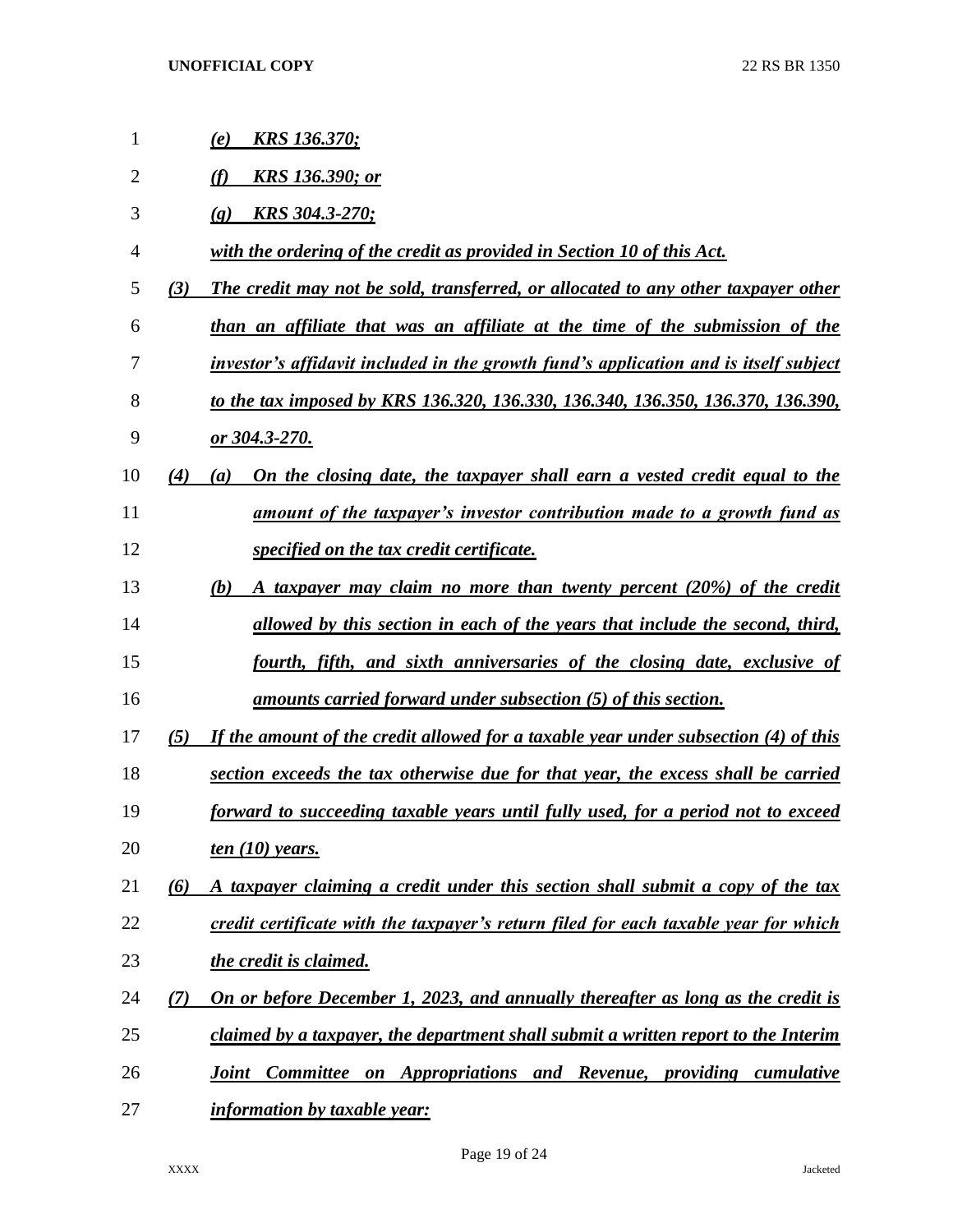| $\mathbf{1}$   |     | The number of taxpayers claiming a credit under this section, and the total<br>(a)     |
|----------------|-----|----------------------------------------------------------------------------------------|
| $\overline{2}$ |     | value of credits claimed;                                                              |
| 3              |     | (b)<br>The total value of initial investment authority and investor contributions      |
| 4              |     | approved by the department since the initial creation of the credit by fiscal          |
| 5              |     | year, listed by the date on which the approvals were issued; and                       |
| 6              |     | The number and total value of any tax credit certificates revoked by the<br>(c)        |
| 7              |     | department during the fiscal year, with an explanation of the reason for               |
| 8              |     | each revocation.                                                                       |
| 9              |     | $\rightarrow$ SECTION 10.<br>A NEW SECTION OF KRS CHAPTER 136 IS CREATED TO            |
| 10             |     | <b>READ AS FOLLOWS:</b>                                                                |
| 11             | (1) | If a taxpayer is entitled to more than one $(1)$ of the tax credits permitted against  |
| 12             |     | the taxes imposed by KRS 136.320, 136.330, 136.340, 136.350, 136.370, 136.390,         |
| 13             |     | <u>or 304.3-270, the credits shall be taken in the following order:</u>                |
| 14             |     | <b>The Kentucky Investment Fund Act credit permitted by KRS 154.20-258;</b><br>(a)     |
| 15             |     | <b>The New Markets Development Program credit permitted by KRS 141.434;</b><br>(b)     |
| 16             |     | and                                                                                    |
| 17             |     | The rural growth fund credit permitted by Section 9 of this Act.<br>(c)                |
| 18             | (2) | A taxpayer claiming a credit against any of the insurance premiums taxes               |
| 19             |     | imposed by KRS 136.320, 136.330, 136.340, 136.350, 136.370, or 136.390 shall           |
| 20             |     | not be required to pay additional retaliatory tax imposed by KRS 304.3-270.            |
| 21             |     | Section 11. KRS 131.190 is amended to read as follows:                                 |
| 22             | (1) | No present or former commissioner or employee of the department, present or            |
| 23             |     | former member of a county board of assessment appeals, present or former property      |
| 24             |     | valuation administrator or employee, present or former secretary or employee of the    |
| 25             |     | Finance and Administration Cabinet, former secretary or employee of the Revenue        |
| 26             |     | Cabinet, or any other person, shall intentionally and without authorization inspect or |
| 27             |     | divulge any information acquired by him or her of the affairs of any person, or        |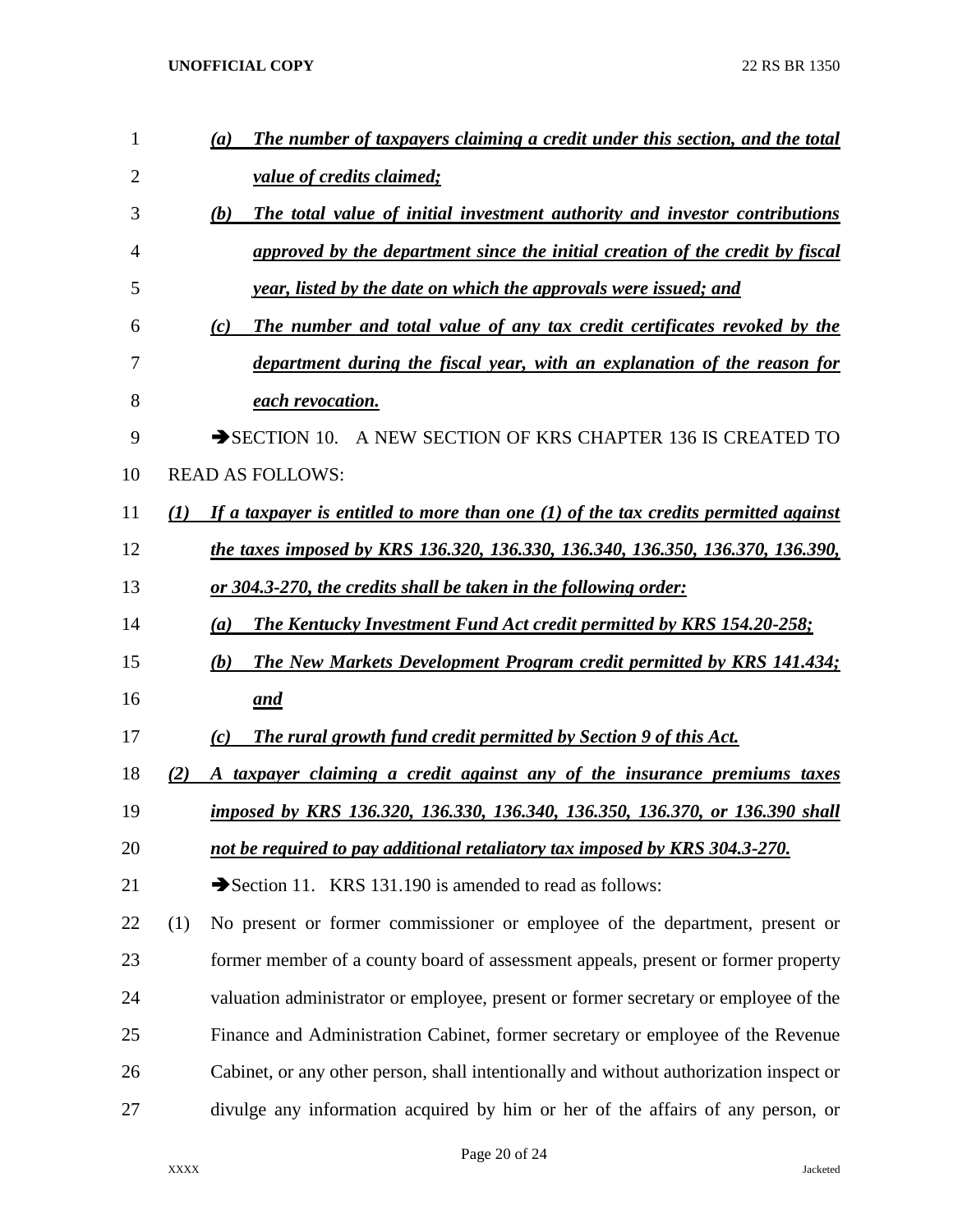| $\mathbf{1}$   |     | information regarding the tax schedules, returns, or reports required to be filed with |                                                                                    |  |  |
|----------------|-----|----------------------------------------------------------------------------------------|------------------------------------------------------------------------------------|--|--|
| $\overline{2}$ |     | the department or other proper officer, or any information produced by a hearing or    |                                                                                    |  |  |
| 3              |     | investigation, insofar as the information may have to do with the affairs of the       |                                                                                    |  |  |
| $\overline{4}$ |     |                                                                                        | person's business.                                                                 |  |  |
| 5              | (2) |                                                                                        | The prohibition established by subsection (1) of this section shall not extend to: |  |  |
| 6              |     | (a)                                                                                    | Information required in prosecutions for making false reports or returns of        |  |  |
| 7              |     |                                                                                        | property for taxation, or any other infraction of the tax laws;                    |  |  |
| 8              |     | (b)                                                                                    | Any matter properly entered upon any assessment record, or in any way made         |  |  |
| 9              |     |                                                                                        | a matter of public record;                                                         |  |  |
| 10             |     | (c)                                                                                    | Furnishing any taxpayer or his or her properly authorized agent with               |  |  |
| 11             |     |                                                                                        | information respecting his or her own return;                                      |  |  |
| 12             |     | (d)                                                                                    | Testimony provided by the commissioner or any employee of the department           |  |  |
| 13             |     |                                                                                        | in any court, or the introduction as evidence of returns or reports filed with the |  |  |
| 14             |     |                                                                                        | department, in an action for violation of state or federal tax laws or in any      |  |  |
| 15             |     |                                                                                        | action challenging state or federal tax laws;                                      |  |  |
| 16             |     | (e)                                                                                    | Providing an owner of unmined coal, oil or gas reserves, and other mineral or      |  |  |
| 17             |     |                                                                                        | energy resources assessed under KRS 132.820, or owners of surface land             |  |  |
| 18             |     |                                                                                        | under which the unmined minerals lie, factual information about the owner's        |  |  |
| 19             |     |                                                                                        | property derived from third-party returns filed for that owner's property, under   |  |  |
| 20             |     |                                                                                        | the provisions of KRS 132.820, that is used to determine the owner's               |  |  |
| 21             |     |                                                                                        | assessment. This information shall be provided to the owner on a confidential      |  |  |
| 22             |     |                                                                                        | basis, and the owner shall be subject to the penalties provided in KRS             |  |  |
| 23             |     |                                                                                        | $131.990(2)$ . The third-party filer shall be given prior notice of any disclosure |  |  |
| 24             |     |                                                                                        | of information to the owner that was provided by the third-party filer;            |  |  |
| 25             |     | (f)                                                                                    | Providing to a third-party purchaser pursuant to an order entered in a             |  |  |
| 26             |     |                                                                                        | foreclosure action filed in a court of competent jurisdiction, factual             |  |  |

Page 21 of 24

information related to the owner or lessee of coal, oil, gas reserves, or any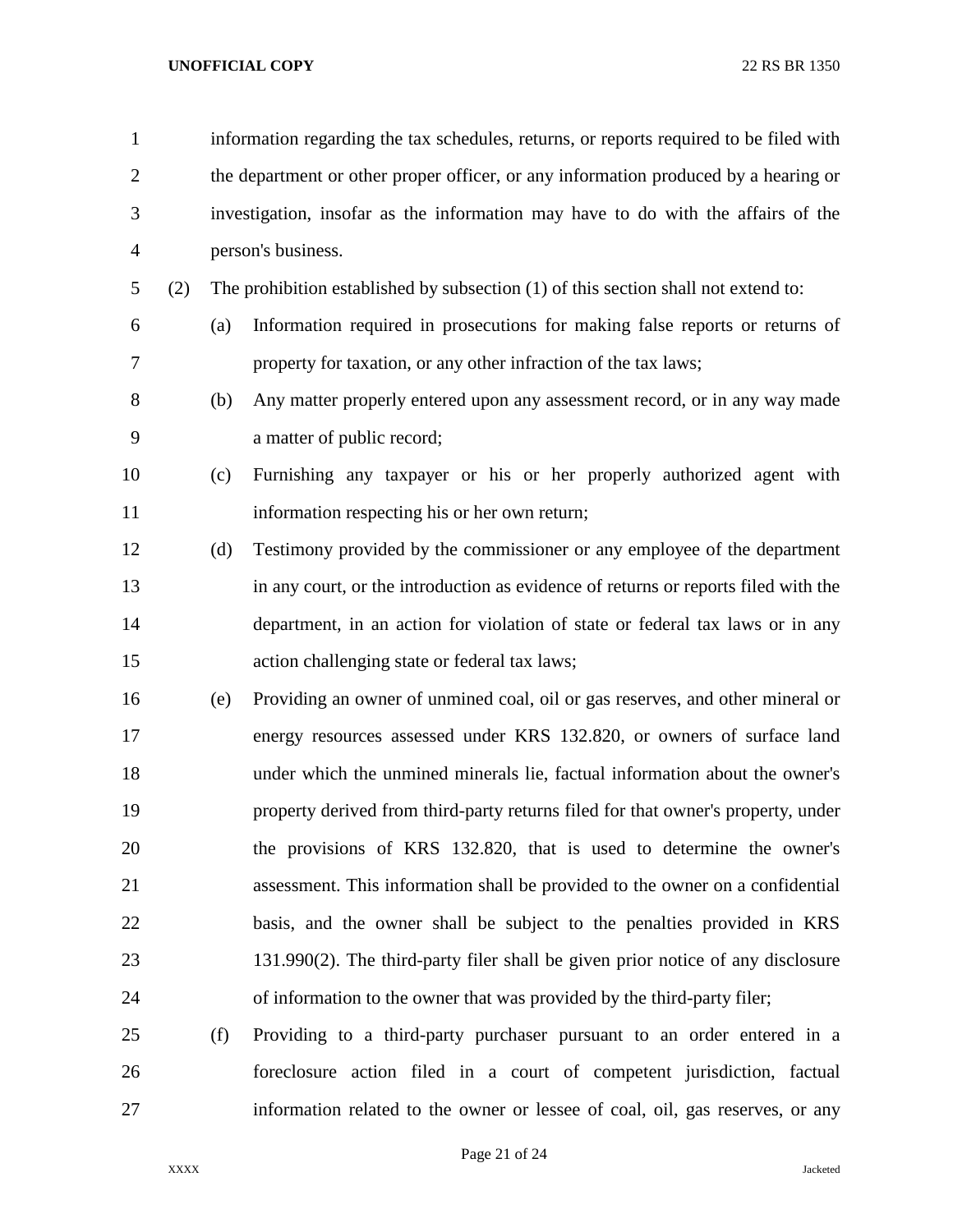| $\mathbf{1}$   |     | other mineral resources assessed under KRS 132.820. The department may          |  |  |
|----------------|-----|---------------------------------------------------------------------------------|--|--|
| $\overline{2}$ |     | promulgate an administrative regulation establishing a fee schedule for the     |  |  |
| 3              |     | provision of the information described in this paragraph. Any fee imposed       |  |  |
| 4              |     | shall not exceed the greater of the actual cost of providing the information or |  |  |
| 5              |     | ten dollars $(\$10)$ ;                                                          |  |  |
| 6              | (g) | Providing information to a licensing agency, the Transportation Cabinet, or     |  |  |
| 7              |     | the Kentucky Supreme Court under KRS 131.1817;                                  |  |  |
| 8              | (h) | Statistics of gasoline and special fuels gallonage reported to the department   |  |  |
| 9              |     | under KRS 138.210 to 138.448;                                                   |  |  |
| 10             | (i) | Providing any utility gross receipts license tax return information that is     |  |  |
| 11             |     | necessary to administer the provisions of KRS 160.613 to 160.617 to             |  |  |
| 12             |     | applicable school districts on a confidential basis;                            |  |  |
| 13             | (j) | Providing documents, data, or other information to a third party pursuant to an |  |  |
| 14             |     | order issued by a court of competent jurisdiction; or                           |  |  |
| 15             | (k) | Providing information to the Legislative Research Commission under:             |  |  |
| 16             |     | KRS 139.519 for purposes of the sales and use tax refund on building<br>1.      |  |  |
| 17             |     | materials used for disaster recovery;                                           |  |  |
| 18             |     | KRS 141.436 for purposes of the energy efficiency products credits;<br>2.       |  |  |
| 19             |     | KRS 141.437 for purposes of the ENERGY STAR home and the<br>3.                  |  |  |
| 20             |     | ENERGY STAR manufactured home credits;                                          |  |  |
| 21             |     | KRS 141.383 for purposes of the film industry incentives;<br>4.                 |  |  |
| 22             |     | KRS 154.26-095 for purposes of the Kentucky industrial revitalization<br>5.     |  |  |
| 23             |     | tax credits and the job assessment fees;                                        |  |  |
| 24             |     | KRS 141.068 for purposes of the Kentucky investment fund;<br>6.                 |  |  |
| 25             |     | KRS 141.396 for purposes of the angel investor tax credit;<br>7.                |  |  |
| 26             |     | KRS 141.389 for purposes of the distilled spirits credit;<br>8.                 |  |  |
| 27             |     | KRS 141.408 for purposes of the inventory credit;<br>9.                         |  |  |

Page 22 of 24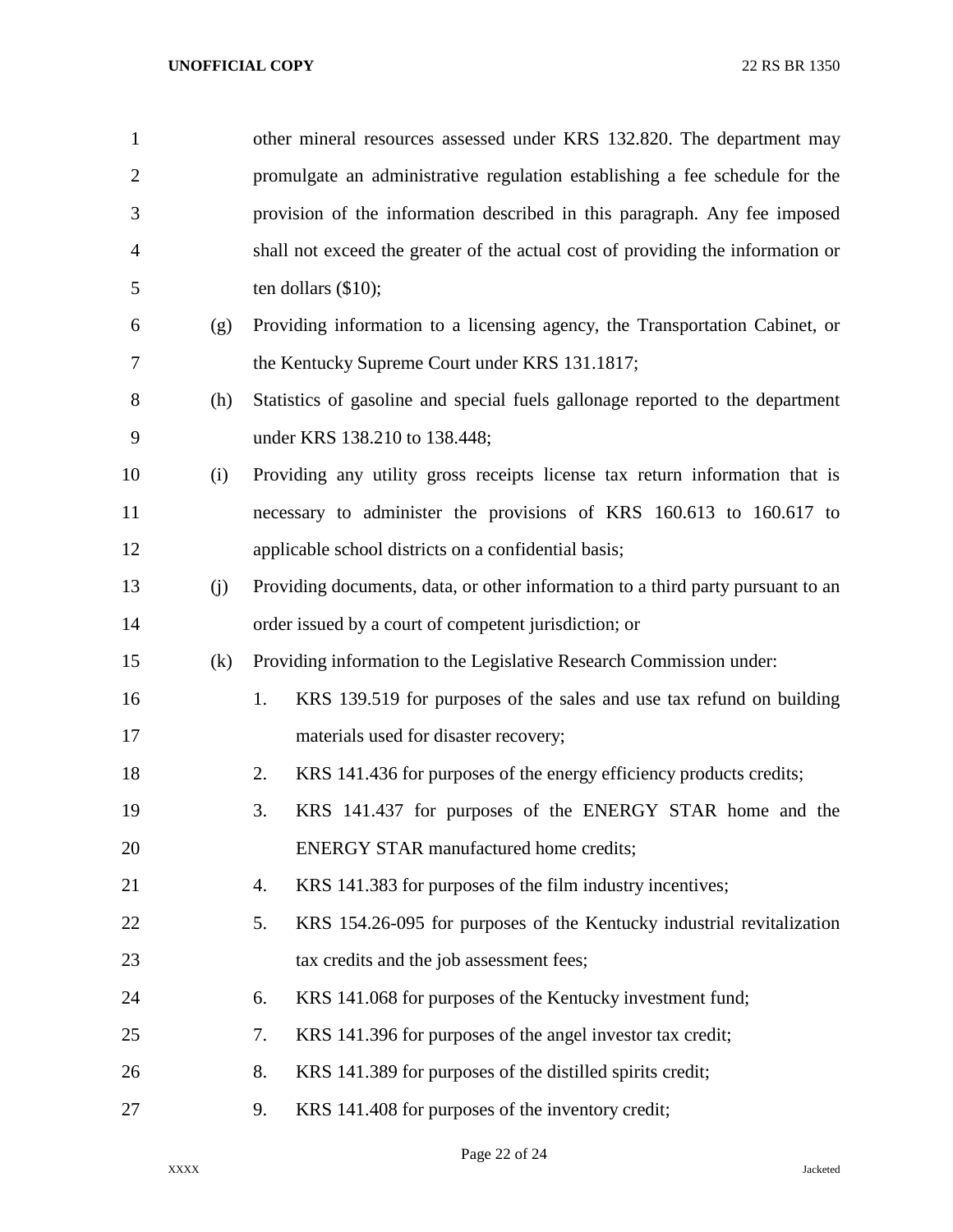|     | 10.                                                                                     | KRS 141.390 for purposes of the recycling and composting credit;                     |  |  |
|-----|-----------------------------------------------------------------------------------------|--------------------------------------------------------------------------------------|--|--|
|     | 11.                                                                                     | KRS 141.3841 for purposes of the selling farmer tax credit;                          |  |  |
|     | 12.                                                                                     | KRS 141.4231 for purposes of the renewable chemical production tax                   |  |  |
|     |                                                                                         | credit;                                                                              |  |  |
|     | 13.                                                                                     | KRS 141.524 for purposes of the Education Opportunity Account                        |  |  |
|     |                                                                                         | Program tax credit;                                                                  |  |  |
|     | 14.                                                                                     | KRS 141.398 for purposes of the development area tax credit; [ and ]                 |  |  |
|     | 15.                                                                                     | KRS 139.516 for the purposes of the sales and use tax exemption on the               |  |  |
|     |                                                                                         | commercial mining of cryptocurrency; and                                             |  |  |
|     |                                                                                         | Section 9 of this Act for the purposes of the rural growth fund credit.              |  |  |
| (3) |                                                                                         | The commissioner shall make available any information for official use only and on   |  |  |
|     | a confidential basis to the proper officer, agency, board or commission of this state,  |                                                                                      |  |  |
|     | any Kentucky county, any Kentucky city, any other state, or the federal government,     |                                                                                      |  |  |
|     |                                                                                         | under reciprocal agreements whereby the department shall receive similar or useful   |  |  |
|     |                                                                                         | information in return.                                                               |  |  |
| (4) |                                                                                         | Access to and inspection of information received from the Internal Revenue Service   |  |  |
|     |                                                                                         | is for department use only, and is restricted to tax administration purposes.        |  |  |
|     |                                                                                         | Information received from the Internal Revenue Service shall not be made available   |  |  |
|     | to any other agency of state government, or any county, city, or other state, and shall |                                                                                      |  |  |
|     |                                                                                         | not be inspected intentionally and without authorization by any present secretary or |  |  |
|     | employee of the Finance and Administration Cabinet, commissioner or employee of         |                                                                                      |  |  |
|     |                                                                                         | the department, or any other person.                                                 |  |  |
| (5) |                                                                                         | Statistics of crude oil as reported to the department under the crude oil excise tax |  |  |
|     |                                                                                         | requirements of KRS Chapter 137 and statistics of natural gas production as          |  |  |
|     |                                                                                         | reported to the department under the natural resources severance tax requirements    |  |  |
|     |                                                                                         | of KRS Chapter 143A may be made public by the department by release to the           |  |  |
|     | Energy and Environment Cabinet, Department for Natural Resources.                       |                                                                                      |  |  |
|     |                                                                                         | 16.                                                                                  |  |  |

Page 23 of 24